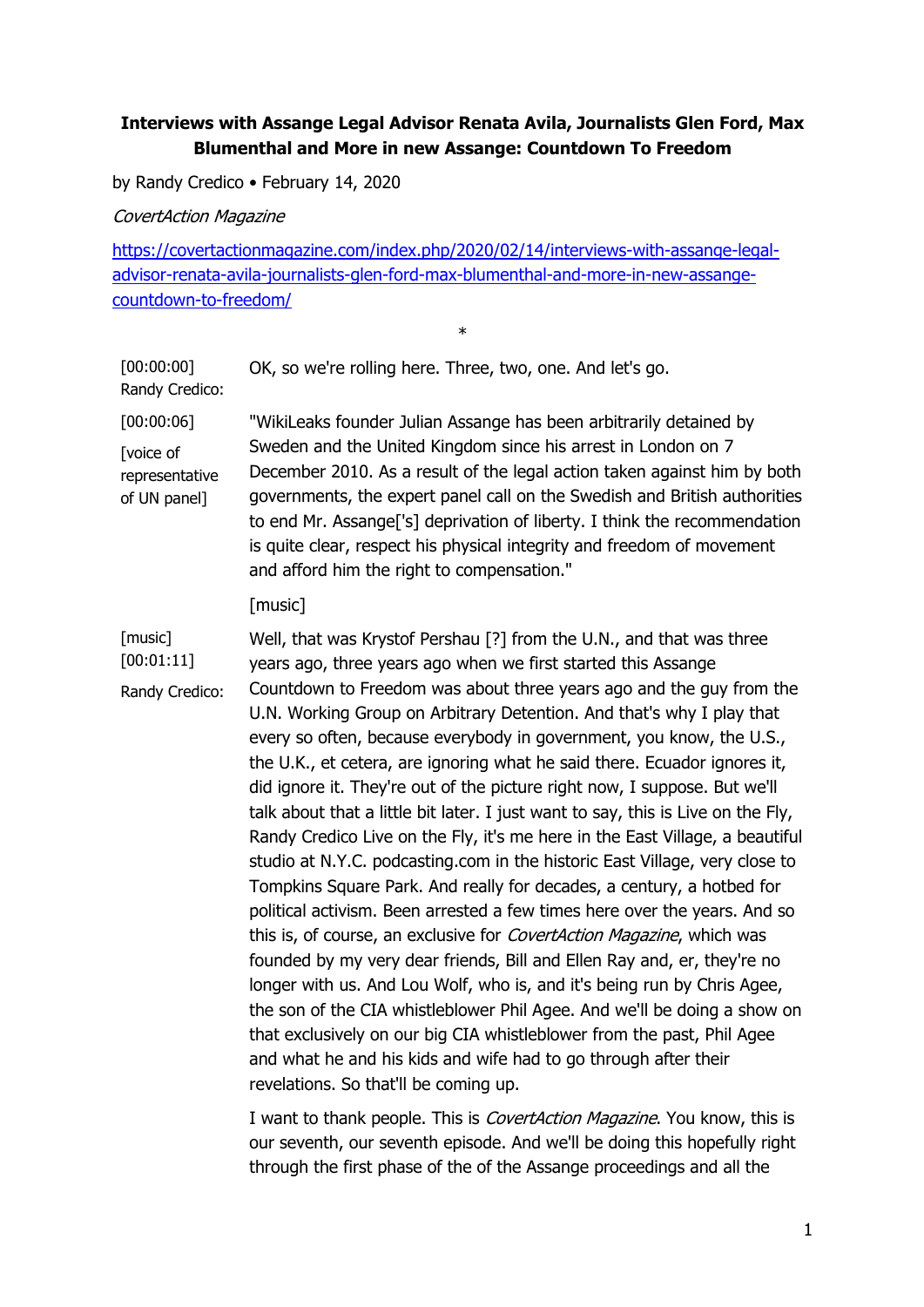way through the second phase. It starts on the 24th in Warwick Majesty's Court [sic] or Belmarsh, in Belmarsh.

I'll be there. And I want to thank someone who found me a room there, Air BNB Kelly Lane, thank you Kelly Lane, because I didn't know where the hell to go, went out there for a couple of days. I know it's going to be like in Kansas, I'm going to be like somewhere in a deserted part of the world, right? And then I will be in London for one day. And I want to thank Kelly Lane. I want to thank Anonymous Scandinavia, who put together even as early as this morning here on Friday, he made a wonderful soundtrack of Julian Assange singing with Cahier 13 I think is the name of the group. We'll be playing that. That's special for Renata Avila, who was up from up from Guatemala, the great human rights attorney and human rights activist.

And she does so many things. She's been a legal advisor and participated in all of these Assange, all these various aspects, all the different legal angles that we're going to talk to her in about 15 minutes, with Renata Avila, very special guest. I read her, I read her chapter in the book. It's called *In Defense of* [Julian] Assange and it's edited by Tarig Ali and Margaret Kunstler. And I tell you, when I got to the end of that, I started crying. So it's a very moving chapter by Renata Avila.

If you get a chance, get that book, In Defense of [Julian] Assange. Later on, we'll have a book review on it. You can get that at OR Books. Also, I want to plug tomorrow night's event. This is what I'm here today for it, I'm not [inaudible] but we're doing this, want to get this out, this will be out shortly, at... tomorrow night at City College in Queens. Is it City College? City College in Queens? There is a huge event. CUNY Law School, it's CUNY Law School. I'm sorry. In Queens. Alright? So you look that up, you go to Courage Foundation and you will find the exact location and the time. I think it's at five o'clock tomorrow. No, it's at 2:00 p.m.. It's 2:00 p.m. on Saturday. Alright? And we have three of the speakers here today, Glen Ford, we have Max Blumenthal and Renata Avila, who I already mentioned, and Jim Goodale will be there as well. And there'll be some video, new video from I believe it's Noam Chomsky and a few others of that ilk. So that's tomorrow at 2 o'clock. I'm going to be there. And if you're in the city, make sure you make it to CUNY Law School in Queens. All right. It's a, it's a beautiful, beautiful show and very important. This is a very significant panel and discussion. And it will be moderated by Anya Parampil, who is a dynamic investigative journalist and a former TV host from a network we're not going to mention. Alright. What else do I have to mention? I think that's about it. We are going to I think we can call up, er, Glen Ford is not going to be here but Max and Renata will be here. And one of them is here, and we'll go to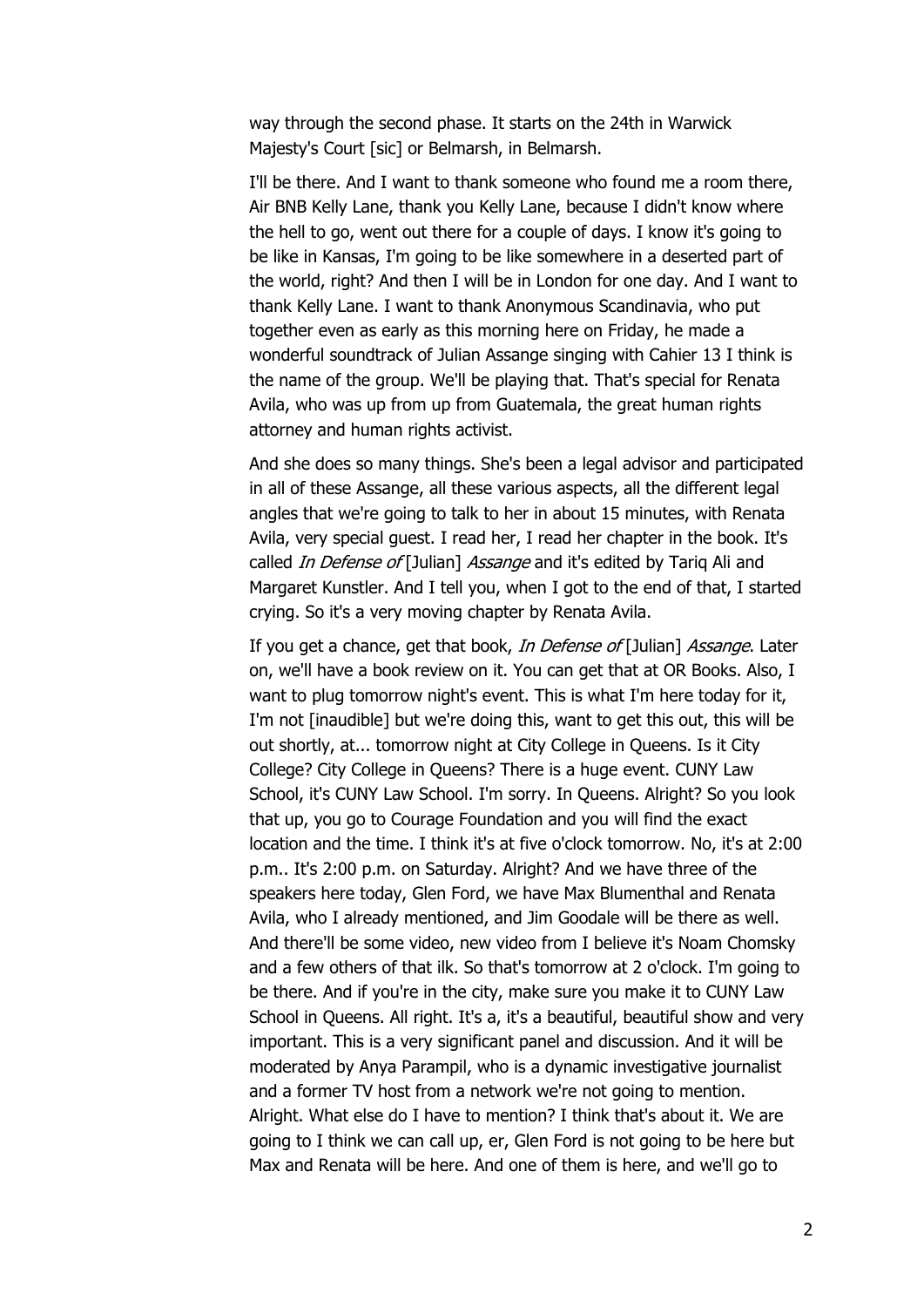that right now, we're going to go to play a little bit of music now. I'm just going to play this for Max, as Max spends a lot of time in Nicaragua. And I had this piece that was, er, it was 1984 at the Concert for Peace in Nicaragua. And I specifically brought this piece of music in and it's too late to change. So Max is not going to hear it but let's go to this. And if we could just call up Glen Ford and get this thing rolling.

[music]

[00:07:20] That was a, er, catchphrase, from, the, er what do you call it, from the Spanish Civil War, by those who were fighting Franco, it was 'No pasarán', and it's a beautiful rendition, I think he wrote it, you know, he just wrote it, that slogan...

Max Blumenthal: Carlos Mejia was really the voice of the Sandinista front, right? [inaudible]

Randy Credico: I was there in'85 [inaudible], we're going to do a show on that a couple of weeks.

> Now, so, we are now going to go, you're a few minutes late, Max, but it's OK because you were on the show last week. But we have... And I just want to say this. I mean, how do I beat this introduction? I told Cornel West that Black Agenda Report executive editor Glen Ford was gonna be on the show today. So he texts me this. "Give my dear brother Glen a big hug. He is a great freedom fighter and courageous intellectual."

How do I follow that, Glen?

[00:09:48]

Glen Ford: Why don't you just, um, give me the mike?!

Randy Credico: All right. I'm gonna give you the mike, Glen, thank you. Black Agenda Report does great work and it's very intense, it's very enlightening and up to date and it cuts through. It's, you know, there's nothing like Black Agenda Report. I had, I had the great pleasure of participating up at Riverside Church with Cornel West at a benefit back in 2010, 2011. I got a little wined up there but er, I don't mean with er, just with wine  $- W I$  $N E - I$  don't know how I made it through the day, they shoulda tossed me out ...

> But Glen, there's a great piece that just came out in the Black Agenda Report. And let me just say that it says this. This is the top of it. All right. This is the banner. "Julian Assange and his protégés have made common cause with Black revolutionaries in their zeal to lay bare the dictatorial nature of the omni-pervasive national security state and the sheer, racist barbarity of the U.S. imperial project." Now, this just came out and it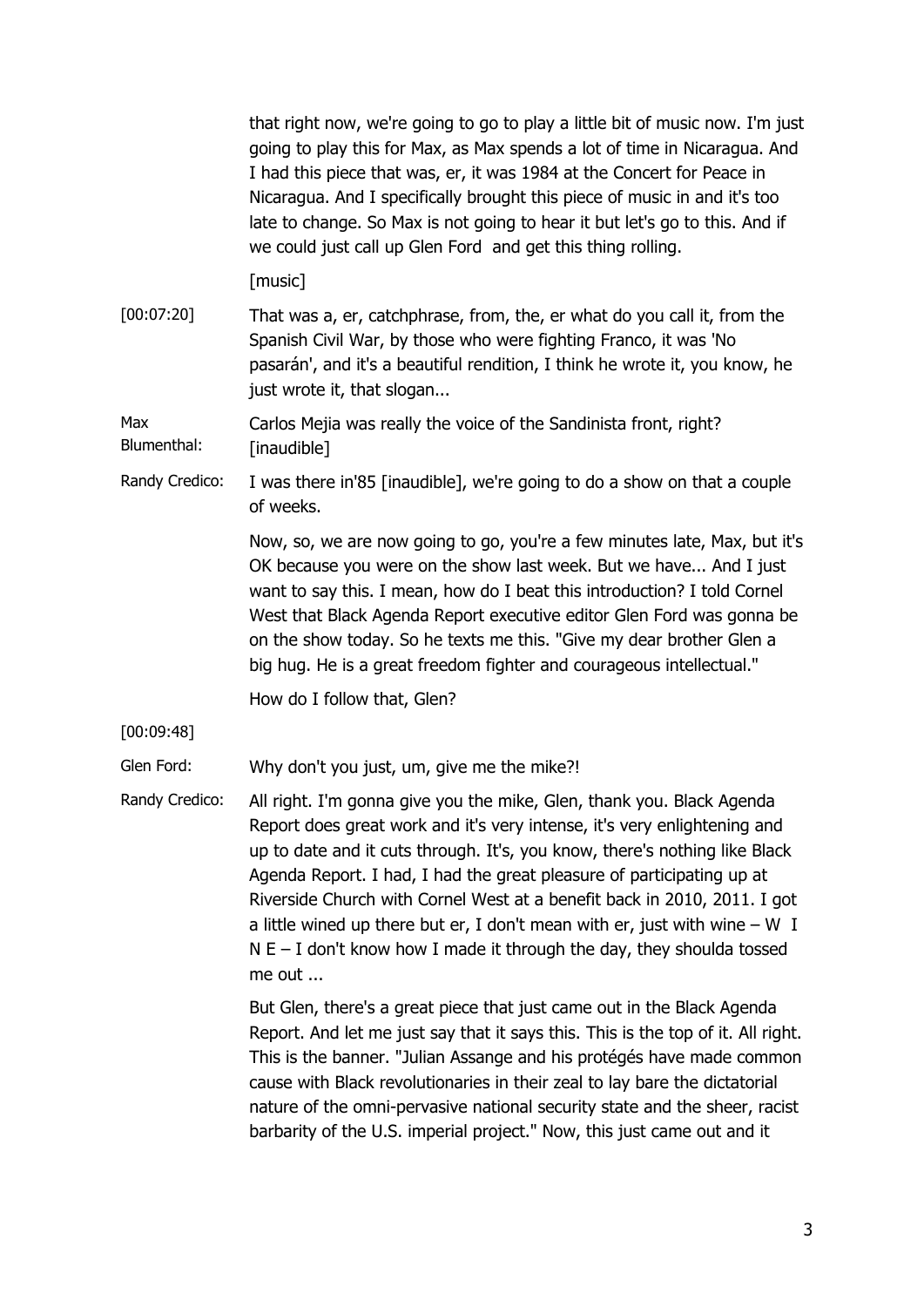goes on, Glen, and I want to know, can you just like expand on that? What, you mean that he's done that?

Glen Ford: [00:11:23] Well, yes, of course. And in a racist society like the United States, black dissidents will, of course, face harsher persecution and longer prison terms than white dissidents. But the way we measure solidarity is in the actions of the dissidents and in the response of the State.

> And maybe the best measure of the contribution of fellow freedom fighters is the ferocity of the State's pursuit and prosecution of those dissidents. And nobody has been pursued with more ferocity by the U.S. State, by the U.S. national security state, than Julian Assange. It is at the level of ferocity that the State pursued the Panther Party in the late 1960s. And it really shows how effective WikiLeaks has been in revealing the crimes of U.S. imperialism all over the world.

The effects around the world probably are not known to most Americans because Americans live in a bubble and they don't know or much care what happens in other people's countries. But the CIA and US imperialism do. And WikiLeaks had created great disruptions in the operations of U.S. imperialism. They released hundreds of thousands of documents, cables, confidential secret cables between U.S. diplomats and other operatives at their embassies and, er, communications within those embassies and the reporting back to Washington about what those embassies were doing. And by reading the WikiLeaks revelations, folks in those countries could learn who among their countrymen were collaborating with the U.S. or with the CIA, who were going along with U.S. interference in their country's workings. They could see how the CIA's tentacles were, in fact, meddling with their own domestic affairs and that made it much more difficult for the CIA. And so finally, the United States elevated WikiLeaks and Julian Assange as an individual to the status of a foreign adversary. And they thought that his threat to U.S. ... to the secrecy of U.S. operations was so great that they treated WikiLeaks as if it was a foreign country and then took the next logical step and claimed that WikiLeaks was in league with one of the main competitors with the United States in the world, with Russia. And that's where we get Russiagate and all that has er ....

- Randy Credico: It's been a nightmare for me, Russiagate, I can tell you that, alright, Russiagate has been a nightmare for me. But go ahead, that's a different story.
- Glen Ford: [00:14:52] Oh, it's been a nightmare for us as well. Black Agenda Report was in that first blacklist that was released on the pages of The Washington Post only weeks after the election in 2016, in which The Post hosted an anonymous group called [inaudible], which made a list of websites, Black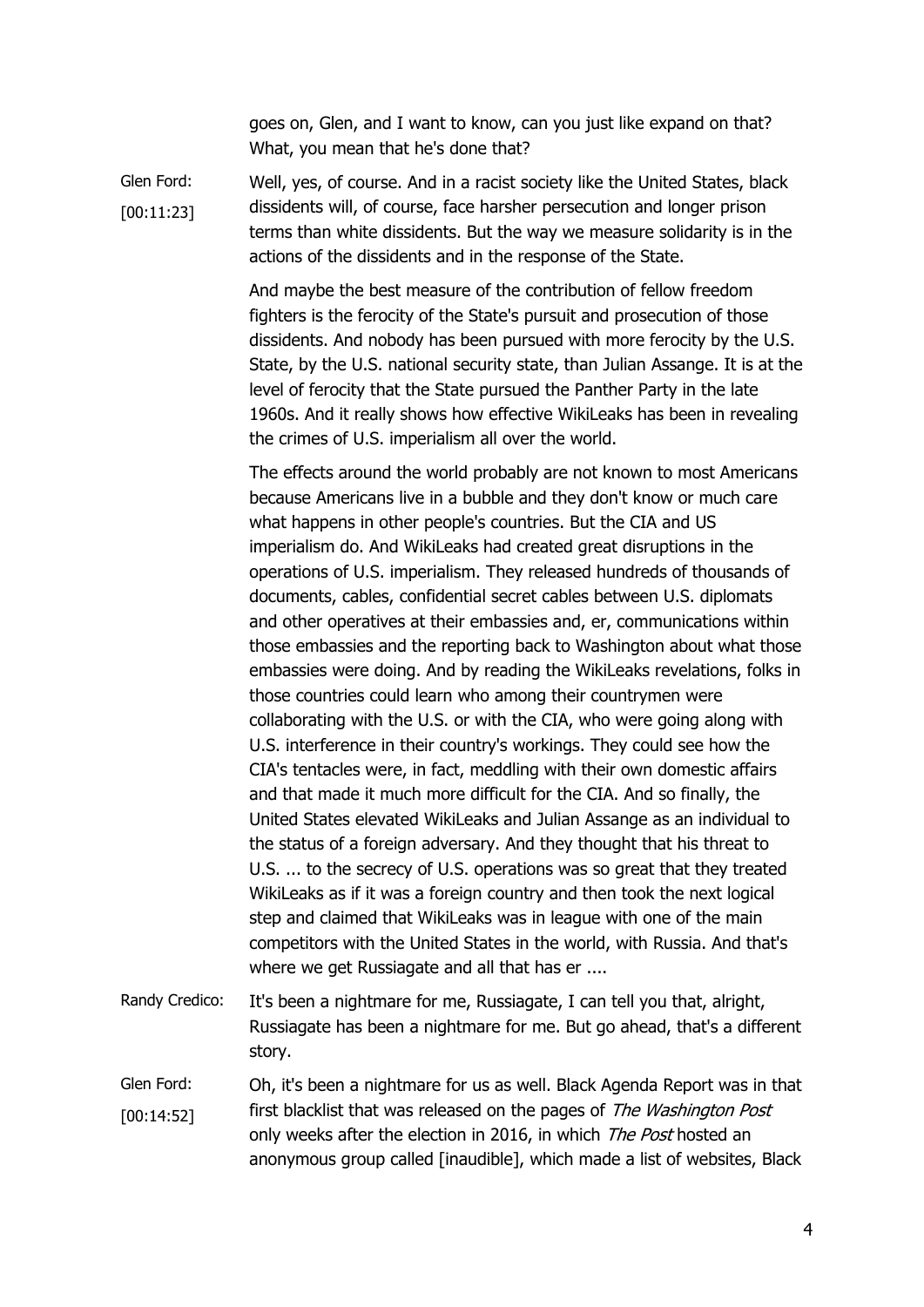Agenda Report was the only black site on that list, websites that supposedly were allied with or dupes of Russia. And that was the opening salvo of the new Cold War that has fallen upon us with Russiagate as the, as the excuse.

- Randy Credico: Well, you know, Glen, you've answered a lot of what I was going to play for you, but I want to play it anyway, because this is a recent excerpt of a speech that Noam Chomsky gave. And so if there's anything that was missing from what you just said, please feel free to riff on it. This is Noam Chomsky. It's like 58 seconds long. And we'll get right back to you.
- Voice of Noam Chomsky: Well, the Assange arrest is scandalous in several respects. One of them is just the effort of governments. It's not just the U.S. government. The British are cooperating. Ecuador, of course, is now cooperating. Sweden before had cooperated. The efforts to silence a journalist who was producing materials that people in power didn't want the rascal multitude to know about, OK. That's basically what happened. WikiLeaks was producing things that people ought to know about those in power, people in power don't like that, so therefore we have to silence it. OK. This is the kind of thing, the kind of scandal that takes place, unfortunately, over and over.

[00:16:59] All right, Glen. The floor's yours.

Randy Credico:

Glen Ford: Well, Chomsky was talking about how WikiLeaks revealed how U.S. imperialism really works, how it makes allies with friendly governments all over the world, but also with people, individuals, political parties that collaborate more secretly with U.S. imperial aims, that collaborate with U.S. meddling in their own countries.

> And of course, those chickens always come home to roost. And WikiLeaks revealed the collaboration between – the effective collaboration – between the Democratic Party and the Trump campaign. This is one of the greatest ironies of Russiagate, that the WikiLeaks revelations showed that it was the Democratic Party, the Clinton campaign, that favored Donald Trump getting the Republican nomination. The Democrats wanted Donald Trump to become the Republican nominee because they thought he could beat them, that they could beat Trump. But [inaudible] because if they could run against Trump, then they could run solely against racism and Donald Trump's personality. And they wouldn't have to talk about bread and butter issues. They wouldn't have to talk about austerity. They wouldn't have to talk about jobs and the fact that real living standards in the United States had been deteriorating for 40 years. So they wanted to run against Trump. And the WikiLeaks revelations showed that they were encouraging not only other Democrats, but friendly corporate media to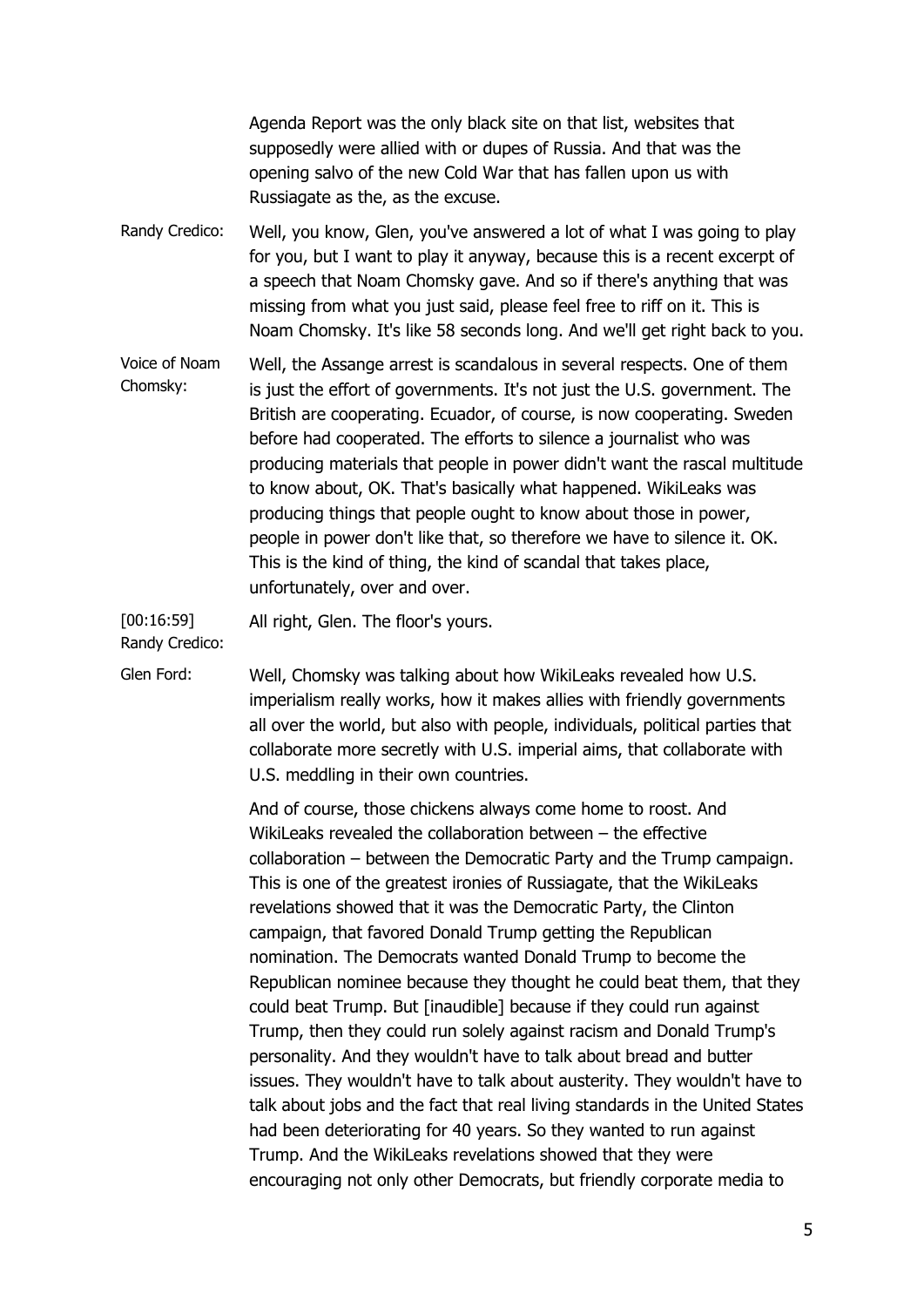boost the Trump campaign. And that's one of the reasons that Donald Trump got six billion dollars in free media play in 2016. That allowed him not only to trounce his competitors in the Republican primaries, but also to, in the end, beat Hillary Clinton. So these are great ironies that flow from the WikiLeaks revelations.

- Randy Credico: All right. Well, you know, I got a couple more questions there, Glen. First of all, and I asked Cornel West last week, why aren't there more... when you see that... what WikiLeaks revelations, you know, the War Logs and the cables and all of these areas that they've focused on are countries that are nonwhite countries, basically. And minority countries, whatever you want to say. But what the conundrum for me is, why, being that the case, whether it be Iraq, Afghanistan and Africa, why... Latin America, why aren't there more black leaders and black politicians and black media out there right now? Because it's really necessary. Why aren't they now en masse in support of Julian Assange, knowing how ominous it would be if, in fact, he's brought here, prosecuted and sent to that supermax in Colorado?
- Glen Ford: Well, first of all, there is basically no black media in the United States anymore. The black media has been on the decline for over the last half century and essentially does not exist, not as an effective social force in this country.
- Randy Credico: Well, wait a second, Glen, Glen, one second. I'm talking about people like Eugene Robinson, alright? There are...
- [00:20:56] Glen Ford: [inaudible] that's not black media, that's the black person who works for corporate media and corporate media does its job. Corporate media defends corporate interests, defends capital. And the Democratic Party also is a defender of corporate interests, of capital. And the Democratic Party has a hammer lock on black political expression. So it's all tainted by the corporate Democratic Party and its interests.

And in the wake of 2016, in the wake of the assault against WikiLeaks, which then became an assault on free expression internally in the United States, but with the rigging of algorithms, Google rigging its own algorithms to show fallacious results, etc., we see the Democratic Party becoming the more aggressive party of war, the more aggressive party of censorship. And the Democratic Party brings along with it, as 'Amen corner', the black misleadership class, which is totally affiliated with the Democrats.

And we see the ridiculous spectacle of Melissa Harris-Perry and Joy Reid, black personalities at corporate media, the cable MSNBC, going into paroxysms of fury at a proxy for Edward Snowden, not even letting the man speak. Why? Why did this play well sometimes in Black America?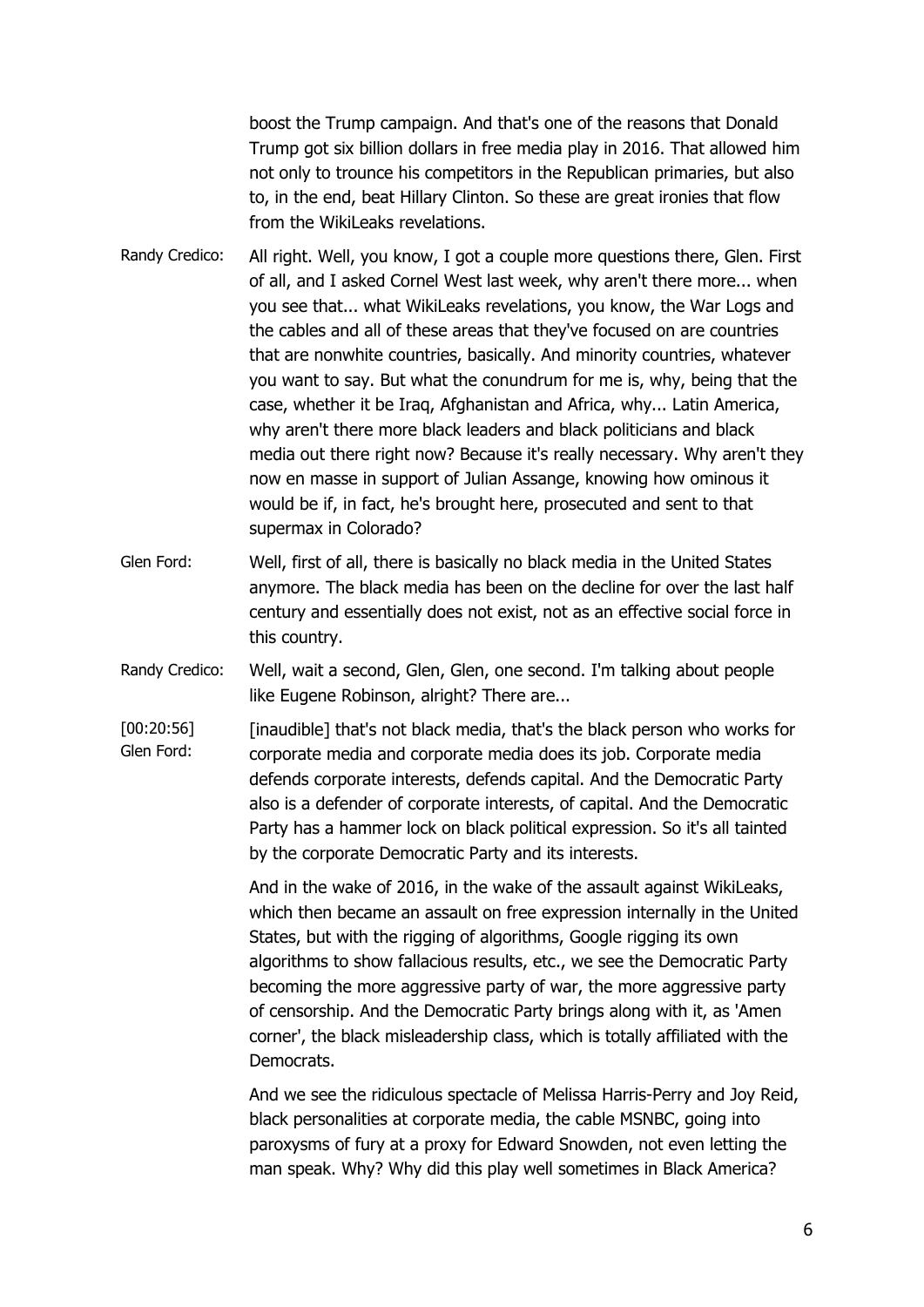Because they were successful in linking Donald Trump and Julian Assange in the way that WikiLeaks was somehow allied with Russia and Russia was backing Trump's reelection. As I said, the great irony here is that it was, in fact, the Democrats who were the big boosters of Trump, the Democrats and the corporate media in 2016. They were trying to set Trump up as the Republican nominee so they can knock him down and treat him as a straw man. But instead, it backfired on him and Trump was elected. But the blame for Trump's election lies mostly with the Democrats, not with WikiLeaks, and Russia really had nothing to do with it.

- [00:23:41]
- Randy Credico: Right. We're talking with Glen Ford, the executive director, editor of Black Agenda Report, blackagendareport.com. Glen, you're gonna be in town tomorrow. I know this is gonna be a great event at 2 o'clock at CUNY Law School. Just one last question here. How ominous is it? The repercussions with a successful extradition and a show trial in the Eastern District of Virginia – how scary is that to you?

Glen Ford: Oh, it's quite scary. The whole scenario has been terrifying ever since ... before Black Agenda Report, we saw ourselves listed on that blacklist on The Washington Post, a newspaper owned by one of the top oligarchs in the nation who also does 600 million dollars a year in business with the CIA. So we see that the national security state is at the helm in the Democratic Party, the party that the masses of black folks are allied with. And that means that the basic leftish, progressive political character of black America, which has put black America at the forefront of all progressive dissent and all progressive movements in this country, is seriously compromised by that affiliation with the Democrats.

Randy Credico: Well, Glen, I am looking forward because you just said an earful of some very interesting and cogent stuff there. And it's really a benefit to have you as a voice. Black Agenda Report is a very significant and important media outlet. And we look forward to seeing you tomorrow at 2:00 p.m. at CUNY Law School in Queens, where it's at.

[00:25:43]

Glen Ford: It's going to be a really, a really good program.

Randy Credico: All right. Well, thank you very much, Glen. And we'll see you tomorrow. All right. We'll be right back. We'll be right back with two of the other speakers tomorrow. Renata Avila and Max Blumenthal. After a little bit of I don't know what I even have up here, but play it. [music]

[00:27:40]

Randy Credico: You know me, folks, ... every week, I play some kind of theme music.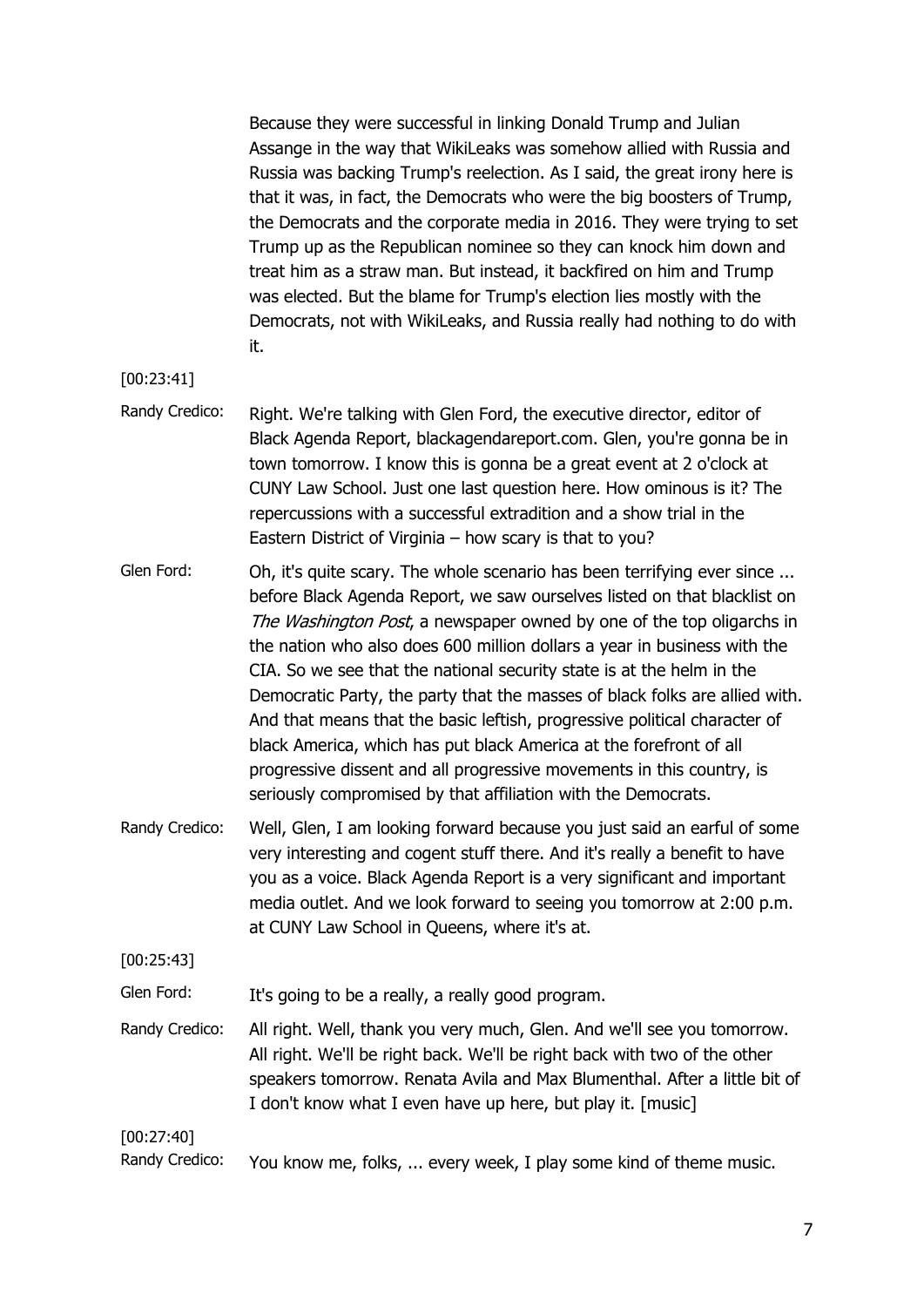We had Paul Robeson last week. I'm a person that lives in the past, I'm a nostalgic guy, alright? Wistfully looking back at my youth. And I was in Nicaragua back in the '80s for five years, for seven years, actually. I spent a lot of time down there. And it was like being in Paris or in Berlin in the '20s, up until '32, I suppose. But I miss those days in Nicaragua, because a lot of people there's a lot of hope there. At that time, a lot of hope back in the 80s. And that was when the Concert for Peace... Kris Kristofferson played there, a whole bunch of others, Mercedes Sosa. So that's today's theme. But we may change it.

We're going to play a tune here in a minute here that I ... that is new. And Julian Assange is actually singing in it. So we're going to get to that in a minute, but we are now, I mentioned Renata Avila, who was in Abu Dhabi in the last week, a beautiful progressive nation, city nation called Abu Dhabi. She's in town. She's a globetrotting human rights lawyer for many years and she's been connected legally with the Assange brilliant legal team for, I guess, five or six years now. I know you've known him since two thousand and ... longer than that, right? Since 2011. You've been advising him, 2010, Renata Avila, and she joins us here in the studio in the East Village.

Welcome to Assange Countdown to Freedom. Again, it's been three years since we last saw you.

- [00:29:34] Renata Avila: Yes. Three years since that we last saw each other and, yes, you just mentioned, what you were saying of the nostalgia of the past? Now, Latin-America is back to the past, sadly, in a very, very, very bad way. But I think that hope has been replaced because we don't see the way out. If you see what's going on in the region right now it's quite, quite disturbing. And we need Julian around to help us save what is left of the possibility of changing things. So, yeah...
- Randy Credico: Well, you know, it's interesting because when you first met him, I saw that you talked about Operation Condor, which, er, it seems like that's happening right now, you know, when you had the coup in Argentina, you had the coup in Chile, you had what happened in Brazil, it was like, Uruguay, that whole region, Operation Condor, and it seems like that's almost, with the exception of Argentina and Venezuela, which is like very frail right now, and I think they're going to tip them right out and replace them with a new Somoza or a new ... when you get a vacuum like that, we're not doing it for the sake of democracy in Venezuela, right? We're not doing it for the sake of democracy in Bolivia or in Cuba. So it does look like it's getting very dim out there.

[00:31:04]

Renata Avila: It is. Actually I'm based in Chile, in Santiago, and if you read  $-$  I mean, I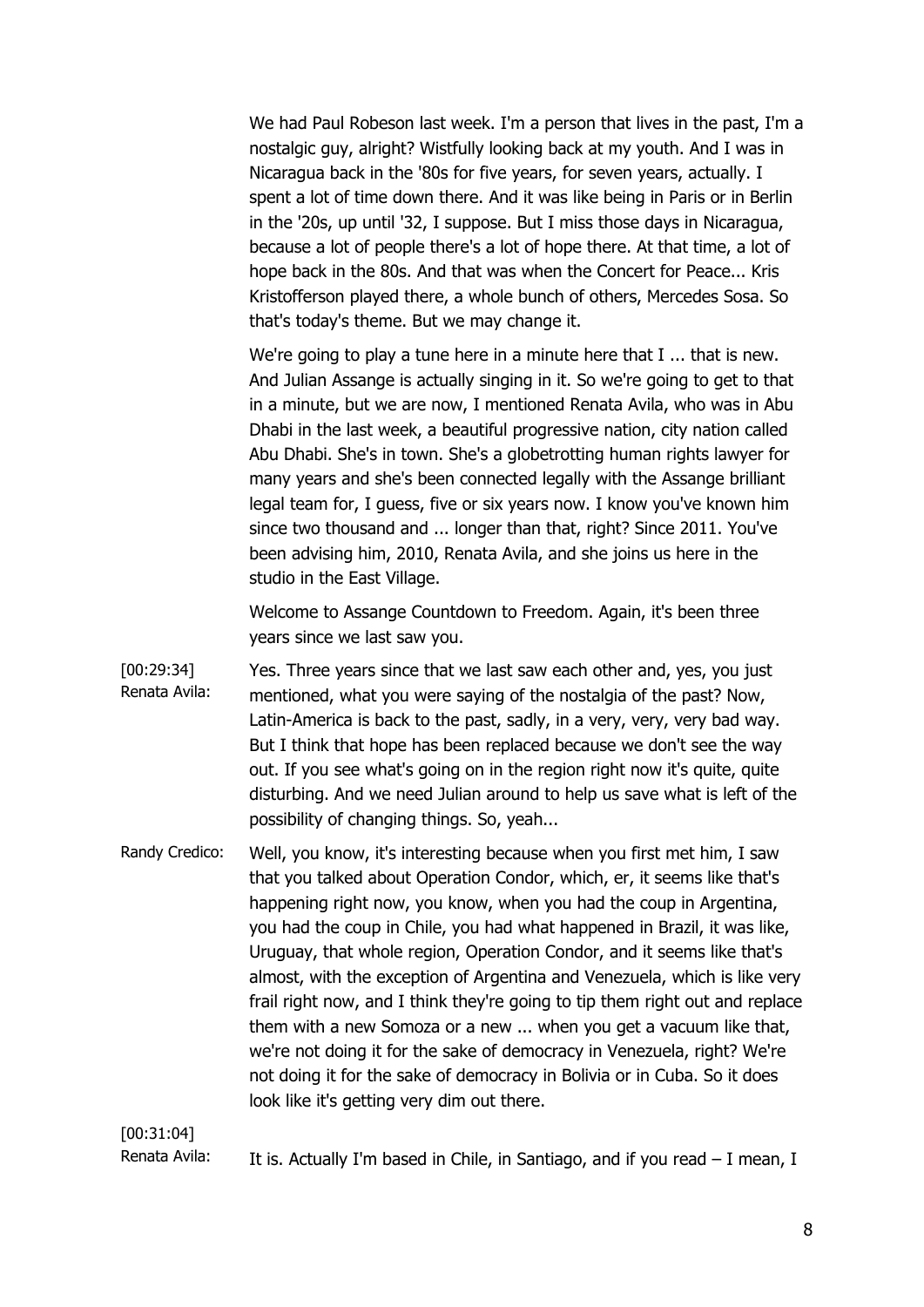wish we had the cables of what's going on right now, to understand what is really going on behind closed doors because it's really hard to read the situation and it is, of course, the international community has stopped reporting about it. You don't have independent media in the country. It is just a very fragile civil society there, trying to figure out what comes next. [...] It is different from the '80s because now we're living under constant surveillance, we are very predictable  $-$  I mean, the moves of civil society and the mood of the population is really predictable and easy to manipulate by the transparency of the... I mean, we keep giving up on ... I mean, before, if you were an activist, you had like the surprise factor. If you think of the Zapatistas for it, for instance, the surprise factor like you, others will not know your next moves. Now we are organizing the next moves in social media platforms. So that makes the situation completely different from before. We are like giving, in real time, the list of names of our comrades, constantly, to those in power. And we are giving them every minute, you know, the location even. Yeah, it is a very different scenario and that makes me more worried than before because I think that we did not do a good job in Latin America to educate people on their history. And even if the information of the horrible atrocities by the US and their military in our country is out there, I don't know if the kids in the barricades in Santiago know what... know their history and who was behind that and what are they capable of?

[00:33:08]

- Randy Credico: Right. Well, we know that you're from Guatemala, a human rights lawyer in Guatemala, it's almost like an oxymoron, it must be a difficult occupation to be, you know, because of the image that I have of Guatemala, I read Bitter Fruit, I know about United Fruit and I know about, you know, the Árbenz coup in '54 and everything that preceded it. And, you know, Rio [?] and all of that. And has it gradually become better for a human rights lawyer to live there?
- Renata Avila: You know, not really. I think that what if I compare Chile and Guatemala, in Chile, they have the false sensation of things getting better. In Guatemala we didn't, actually. There, the transition to democracy was really fragile. And it never like things never got better, really. And I think that that gives us a better sense of what's going on, like now is really bad. But at least young people, indigenous young people, they're very aware of what's going on, and they know who to blame, who to point out, who the enemies of the people are. That's more clear in the case of Guatemala if I compare it to Chile, where they lived in this bubble of thinking that they were, like, heading to the right direction when they were, like, actually heading to a crisis.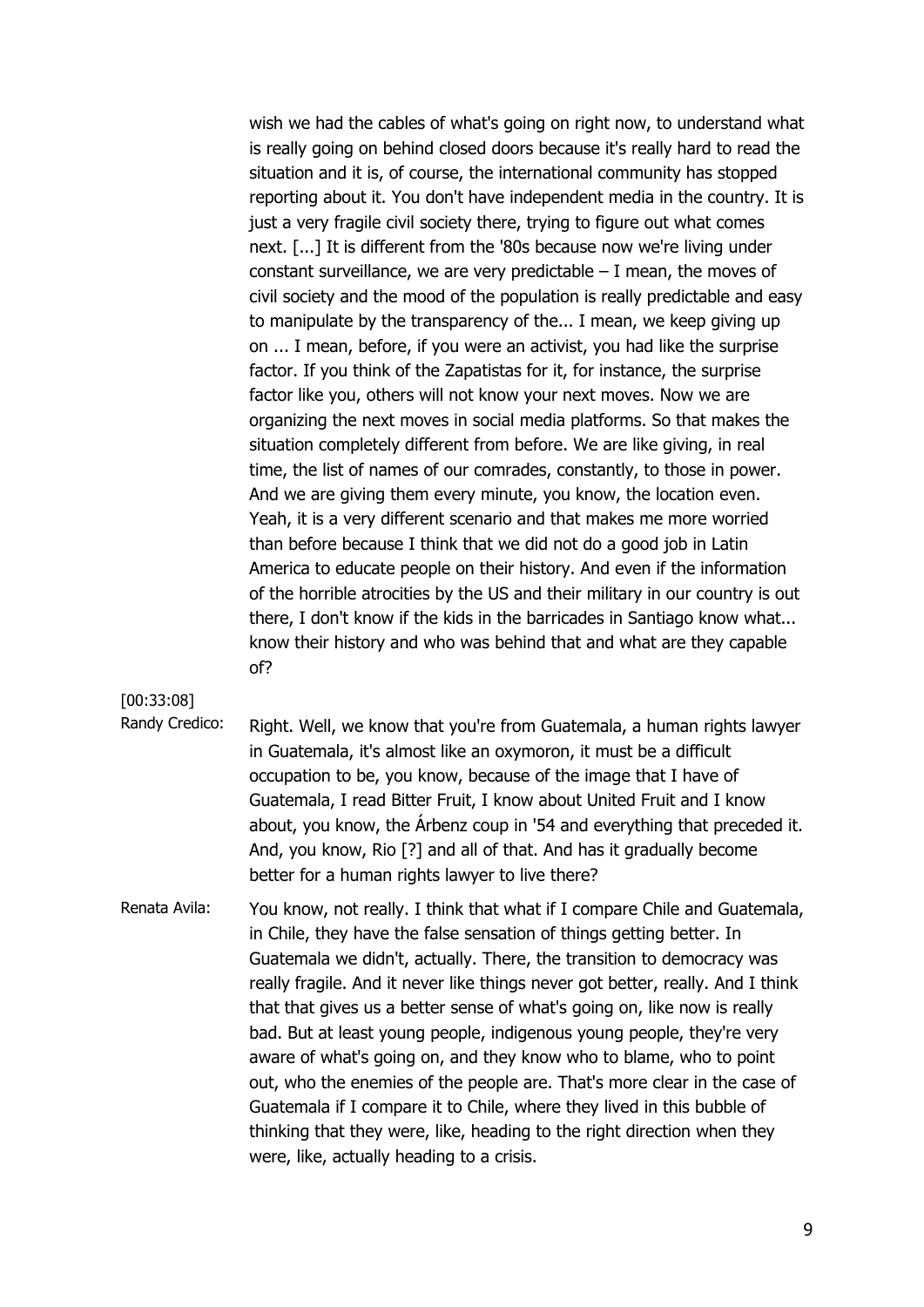But to answer your question, you know, like, er, not really. It's really difficult, it's one of the countries with highest number of assassinated human-rights defenders. And if they don't kill you, they will make your life miserable, basically, with [inaudible], with any tricks that they can do to block your work. And that's why that's why I decided to do my work internationally, because Guatemala is not the exception, that's the trend in countries of that kind, of that time.

Randy Credico: Honduras, El Salvador

Renata Avila: Honduras, El Salvador, like, lots of other countries. And so I decided that I wanted to dedicate my life where I could, like, I want to see systemic change happening, and I see the trends, I see the structures. So I think they need to target my bullets to bigger pieces in the superstructures, in the system – concretely, those inflicting the law [inaudible], those imposing austerity within the financial system and those imposing these new automated digital imperialism in the tech industry. So that's what I do, you know.

[00:35:57]

- Randy Credico: Well, you know, you mentioned that the cables, the absence of the cables, you know, I suppose sources out there that would like to provide but they're afraid, now that Julian is totally immobilized, there is a dearth of cables coming forward. I mean, I know Wikileaks is still operating but maybe some people out there are fearful to give out cables if they have access to them. Is that what you're referring to?
- Renata Avila: Well, yeah, I think that it's, I mean, it is not, I'm not afraid of lack of sources, I'm afraid of lack of courage of those publishing, to be honest. I think that's their missing element right now. I do not know, I mean, I know for sure that we are not lacking people willing to elevate alarms, willing to blow the whistle, willing to provide information about the things going on. What ... I think that the trust is missing. The other colleague was mentioning this before is in... where we have the courage [inaudible] missing is in media. To be honest, I don't know if, for example, so-called respectable newspaper was receiving a batch of documents revealing corruption of people they like or of countries that are very convenient for U.S. business, I'm not sure that they will be publishing it. I mean, you know, that's ... the record of killed stories is so vast.
- [00:37:43] Yeah. That's what ... that was the difference of WikiLeaks. Even if it was a hot potato, even if it were something that will make the life of those publishing really difficult, Julian didn't hesitate ever for a second to publish relevant information.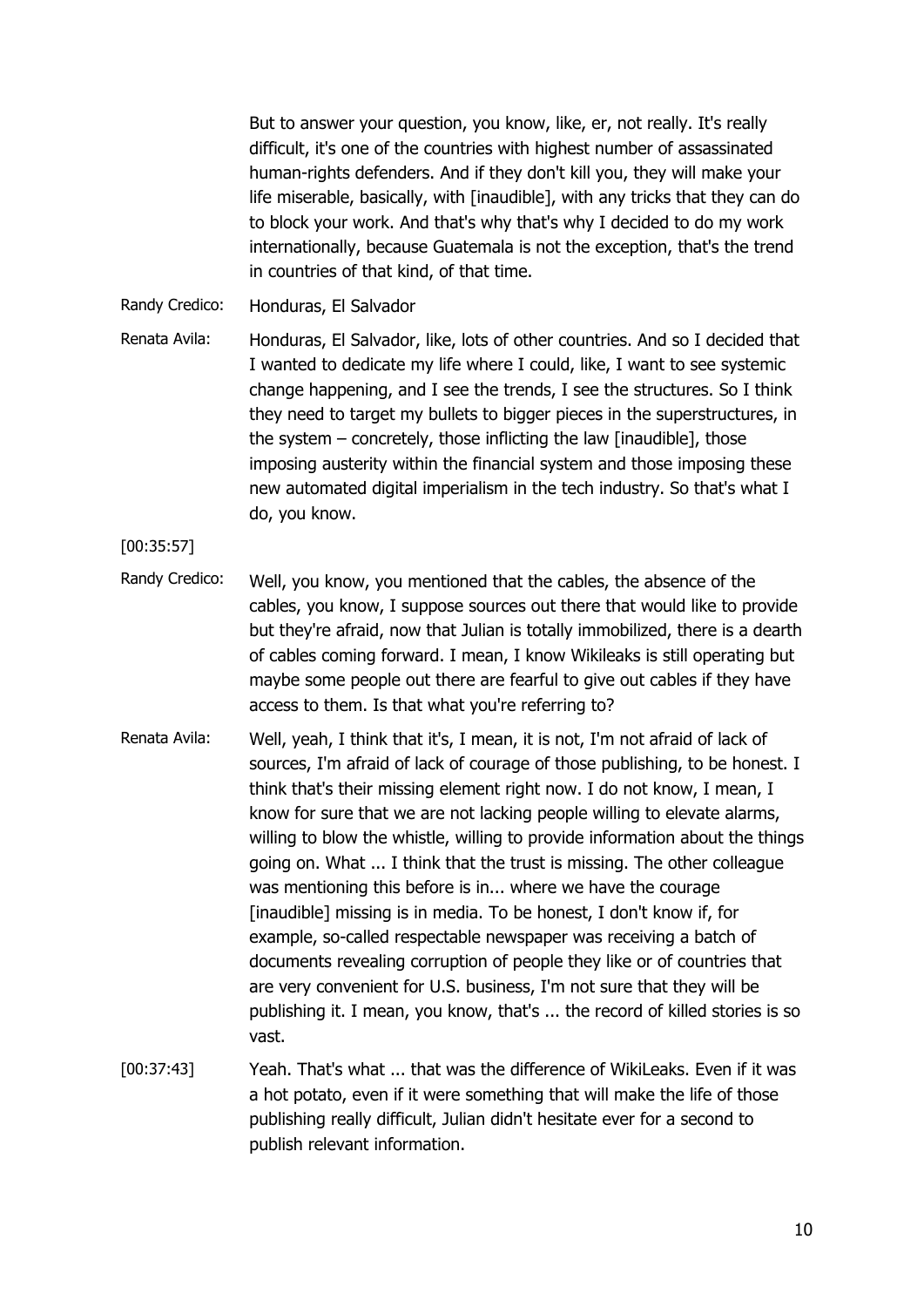- Randy Credico: Yeah. You know, he said, he said last year to Cornel West that he, you know, has a problem with everybody, like Democrats, Republicans, because he goes after everybody. He doesn't like, you know, censor anything, right? He goes after whatever is there that's relevant, he puts out. Right. He doesn't kill a story. An irrelevant story he wouldn't put out but, you know, significant cables and sources that provide information he will put out regardless of, you know, where the chips may fall.
- Renata Avila: Precisely. And that's why many, many journalists are uncomfortable with him because he's more courageous than them, you know? And I think that that has been part of the tension out there. I would say the very short-sighted attitude of many journalists of not defending them, but they are starting. I'm very happy that the journalist community is starting to wake up and to realize how serious this is for them, even if they're not, you know, doing the kind of journalism Julian embraces. They are starting finally to realize how bad this is, not for Julian, for all of them.
- Randy Credico: This is basically a Trojan horse to get him. And like, everyone's like, alright, he's not a journalist. But then their next, once they're in, they're next, and you see that, you know, somebody with the exception of Ken Delaney and this idiot Jim Acosta, you see people, even Rachel Maddow and Ari Melber and others who now say, wait a second, man, maybe he's not our kind of journalist but, you know, this could affect us. So they're now like getting nervous about it. And you see like twelve hundred journalists who have signed that petition on behalf of Julian, which is a lot. And I think we'll get a lot more.

We're being joined right now, who just came in with my coffee. [...] Well, coming in last night, you came in from, this is great, you flew like 6000 miles to be here, Max, you flew, I mean, you took the train, which is like even more difficult, alright? Because I've been on that train from D.C.

[00:40:23]

Max

Blumenthal:

This is American infrastructure, right? I mean, this is like you know, it's like the Flintstone-mobile, it's like Amtrak is powered by a thousand hamsters on wheels. It's like my train didn't leave, basically, I wanted to be at your show and I had to rely on American infrastructure so it's the choice between Amtrak and the Chinatown bus or Greyhound. Chinatown bus I could have taken, you know, but coming out of D.C. it takes like two hours just to get out of D.C.. So I take Amtrak, the train's delayed for an hour and then I stand there in line, and, you know, the line is longer than like a bread line at the end of the Soviet Union.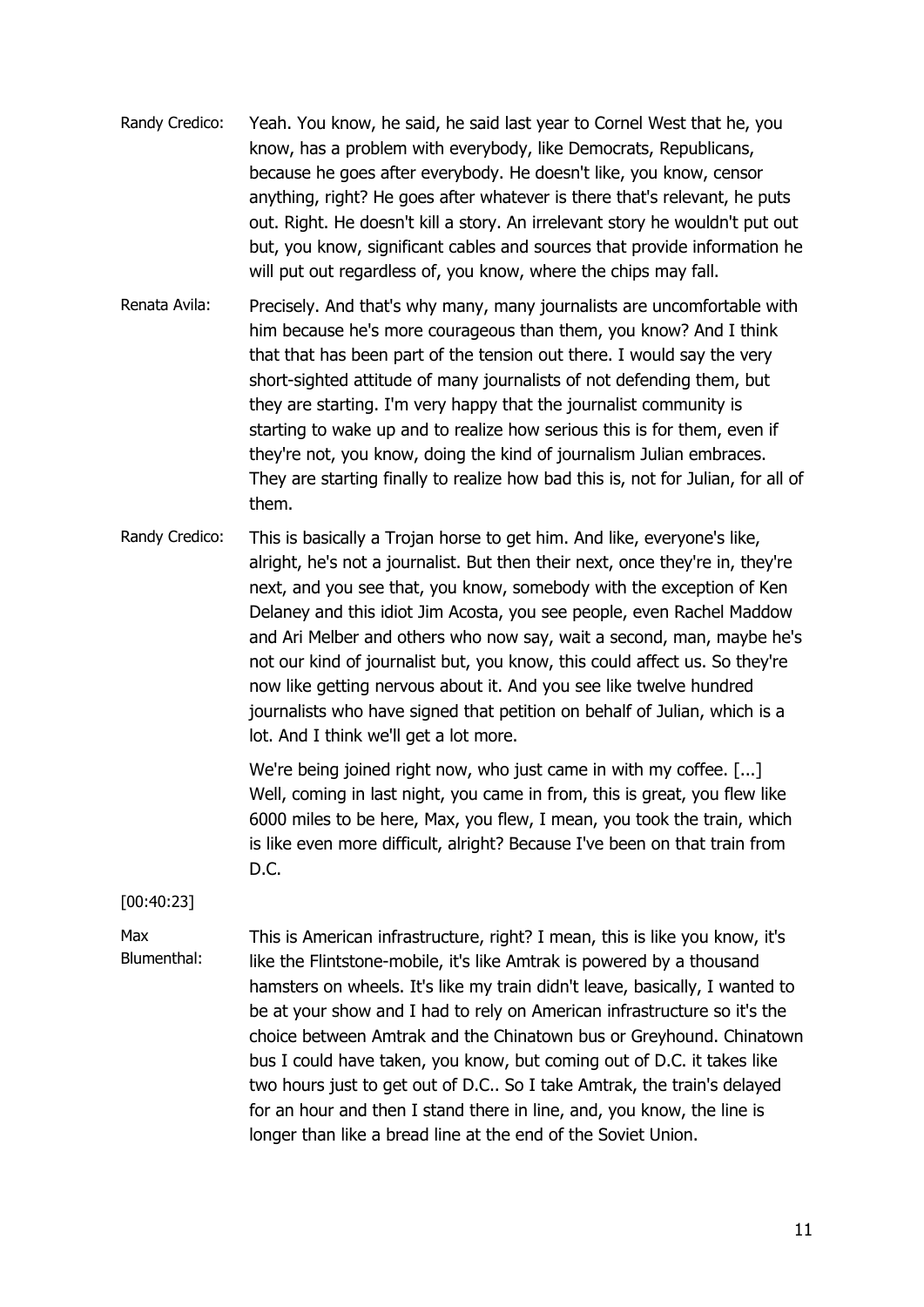Anyway, the train's delayed indefinitely so I get on another train and it finally leaves, gets me here at like 3:00 a.m. and I find out that they released the delay for the other train. So anyway, if, you know, the United States is in a terrible state. We haven't built any infrastructure in a long time except for surveillance infrastructure. That's really the point, right? That's where a lot of the money is going to. And now Trump is trying to dominate space, he's trying to start a space force. What's that about? It's all about signals intelligence, it's all about, I mean, it's all about dominating the information space.

- Randy Credico: Yeah, that's where you're really... By the way, Max is co-hosting the rest of this show with me. Max was on last week, we got a solid 35 minutes and he's on tomorrow so I have like, you know, I have a huge guest here, Renata flew all the way in. Why was it so important for you to come all this way to participate in tomorrow's big event?
- Renata Avila: Well, I think that was the mission. It was a specific instruction that Julian left last time I saw him, he said, like, you know, if I am in prison, you have to become my voice. You have to become like, I will be, I will be like, I will not be able to do anything, I will not be able to speak up, I will not be able to do my job. I will be completely neutralized. So I rely on all my lawyers and my friends to speak up and to elevate their concerns around this case, because this case is really, really bad news from now on. I mean, we are at the beginning of a century and that will define how far we can go.
- Randy Credico: Well, you've known him since 2008. And I read it in this book here, how you met him in Budapest. And there's a lot of misperceptions, misconceptions about Julian Assange. What are the most striking ones that you'd like to clear up? That people have of him, the myth of Julian Assange. They don't know him, you know him personally. And the last couple of paragraphs, I actually started crying when you left him the last time when you went into the Ecuadorian embassy. So just some of the misperceptions about Assange...
- Renata Avila: There's so many, I mean, so many, like as a paranoid, beta person? Not at all. I mean, he's one of the most pleasant persons to share time with. He has a lot of female friends, actually. And that's another thing that pisses me off. He has a really good relationship with powerful, strong women and interest in people around him. He's a really curious person with excellent relationship with children, for example. He, I mean, many blame him of these very arrogant, narcissistic... No, he's a very, very good friend that you can rely on. Many people are not aware of his past. He was a single dad, you know, he took care by himself, it's not like, nothing extraordinary, we women do it all the time, I mean, but it is an important thing, he's a caring father, he cared of his first child by himself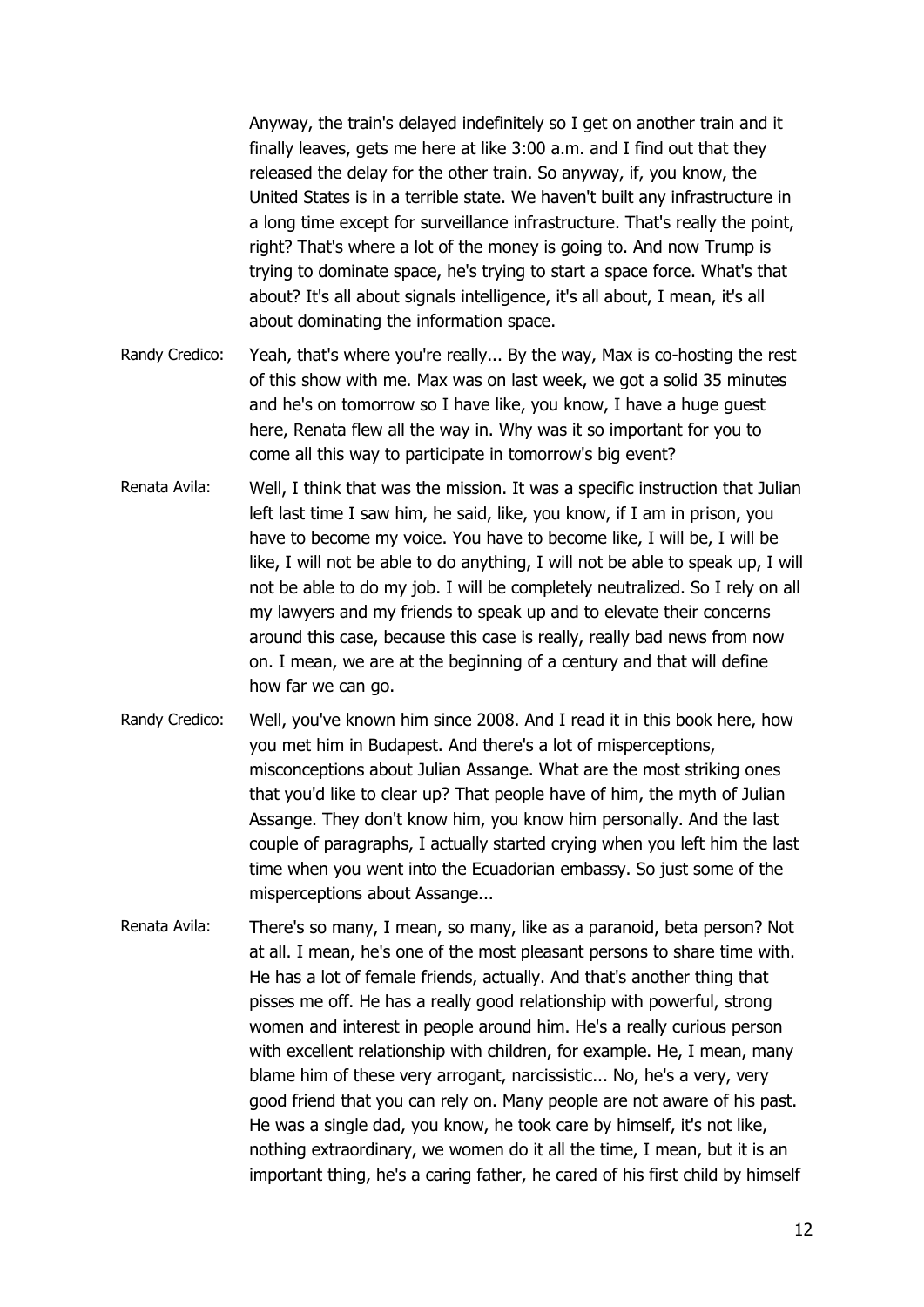|                    | since the baby was like months old until the kid was a teenager. So I<br>think that if those facts were reported more often, we could relate to him<br>like, you know, like he's a genius but he's also someone, like, of his<br>from working class.                                                                                                                                                                                                                                                                                                                                                                                                                                                                                                                                                                                                                                                                                                                                                                                                                                                                                                                                                                                             |
|--------------------|--------------------------------------------------------------------------------------------------------------------------------------------------------------------------------------------------------------------------------------------------------------------------------------------------------------------------------------------------------------------------------------------------------------------------------------------------------------------------------------------------------------------------------------------------------------------------------------------------------------------------------------------------------------------------------------------------------------------------------------------------------------------------------------------------------------------------------------------------------------------------------------------------------------------------------------------------------------------------------------------------------------------------------------------------------------------------------------------------------------------------------------------------------------------------------------------------------------------------------------------------|
| Randy Credico:     | Yeah                                                                                                                                                                                                                                                                                                                                                                                                                                                                                                                                                                                                                                                                                                                                                                                                                                                                                                                                                                                                                                                                                                                                                                                                                                             |
| Renata Avila:      | He's someone who used to I think the most important thing is we think<br>how society presses people like Mark Zuckerberg or Bill Gates                                                                                                                                                                                                                                                                                                                                                                                                                                                                                                                                                                                                                                                                                                                                                                                                                                                                                                                                                                                                                                                                                                           |
| Randy Credico:     | Jeff Bezos                                                                                                                                                                                                                                                                                                                                                                                                                                                                                                                                                                                                                                                                                                                                                                                                                                                                                                                                                                                                                                                                                                                                                                                                                                       |
| Renata Avila:      | Julian is as talented, if not more talented than all of them                                                                                                                                                                                                                                                                                                                                                                                                                                                                                                                                                                                                                                                                                                                                                                                                                                                                                                                                                                                                                                                                                                                                                                                     |
| Randy Credico:     | combined he's really brilliant                                                                                                                                                                                                                                                                                                                                                                                                                                                                                                                                                                                                                                                                                                                                                                                                                                                                                                                                                                                                                                                                                                                                                                                                                   |
| Renata Avila:      | but [inaudible] the difference, the main difference is that he used his<br>talent for the public interest                                                                                                                                                                                                                                                                                                                                                                                                                                                                                                                                                                                                                                                                                                                                                                                                                                                                                                                                                                                                                                                                                                                                        |
| Randy Credico:     | Right.                                                                                                                                                                                                                                                                                                                                                                                                                                                                                                                                                                                                                                                                                                                                                                                                                                                                                                                                                                                                                                                                                                                                                                                                                                           |
| Renata Avila:      | And there are very few of those.                                                                                                                                                                                                                                                                                                                                                                                                                                                                                                                                                                                                                                                                                                                                                                                                                                                                                                                                                                                                                                                                                                                                                                                                                 |
| Randy Credico:     | Right. Because he could have done what, like Bezos  he's got like a<br>one, you know, you see once in a while, like a media capability that he<br>has a talent, that he has, the way he's able to dissect and read things.                                                                                                                                                                                                                                                                                                                                                                                                                                                                                                                                                                                                                                                                                                                                                                                                                                                                                                                                                                                                                       |
|                    | Max is here with us, Max Blumenthal. Do you have                                                                                                                                                                                                                                                                                                                                                                                                                                                                                                                                                                                                                                                                                                                                                                                                                                                                                                                                                                                                                                                                                                                                                                                                 |
| Max<br>Blumenthal: | Well, I was just going to, I mean, I was just going to note, based on<br>what you told me about Julian, how, you know, at thegrayzone.com,<br>which I edit, we interviewed, we actually had a piece by Pablo Narváez,<br>who was in the embassy Sorry I got his name wrong, it's Fidel, not<br>Pablo. I'm thinking of somebody else, Pablo Navarrete, who you might<br>know, I confused the two. Fidel Narváez was in the embassy, he was in<br>the embassy, he was an Ecuadorian diplomat, and he was combating a<br>campaign of disinformation spread by, I mean it could have been the CIA<br>but it was Ecuadorian intelligence, the Lenín Moreno government, that<br>Julian Assange had wiped feces on the walls, that he had been<br>impossible to be around, and Pablo and another Ecuadorian diplomat<br>that we know and we've interviewed, Guillaume Long, both attested to<br>the fact that, under these impossible conditions, where he was confined<br>to how many rooms $-$ two rooms, three rooms? Two rooms, he actually<br>forged close relationships with many of the embassy staff. He was<br>meticulous, completely dedicated to his work. And I just would question<br>how others would react in those in such a situation. |
|                    | And then, at the same time, we had a campaign of disinformation in U.S.                                                                                                                                                                                                                                                                                                                                                                                                                                                                                                                                                                                                                                                                                                                                                                                                                                                                                                                                                                                                                                                                                                                                                                          |

liberal media. When liberals in the U.S. are challenged on their imperial imperatives, they become extremely authoritarian. And what they seek to do with Julian and this is ... it's the playbook of what they do in a country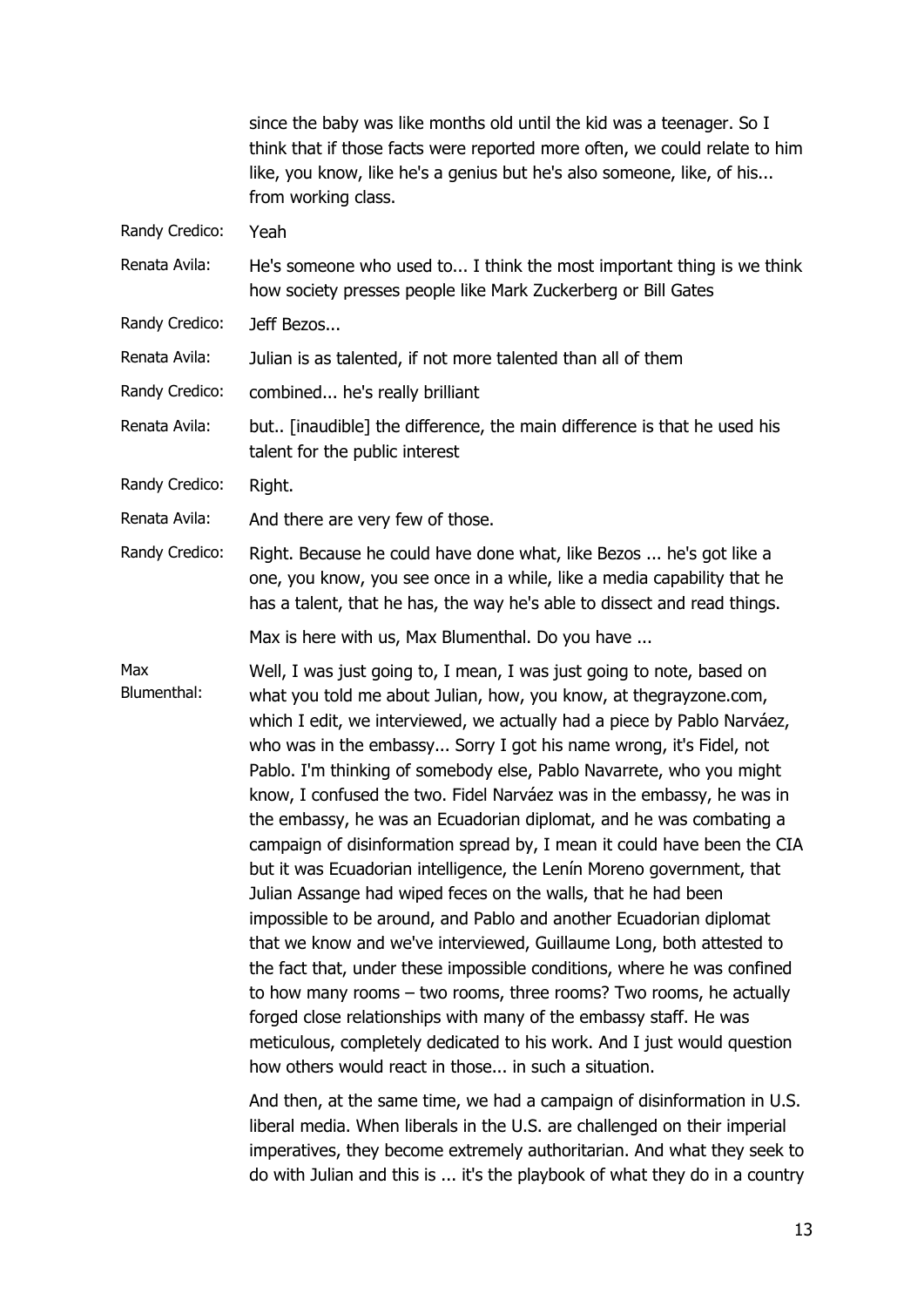that they want to topple, where they reduce the entire country to one figure and then they paint that figure as pathological. So The New Yorker visited Julian Assange in the embassy and wrote this long profile that ultimately portrayed him as a narcissistic psychopath and sexist and fused his relationship with Pamela Anderson to kind of entice the reader into a certain direction. Chris Hayes, you know, on MSNBC, he's said, you know, Julian Assange is a horrible psychopath but we have to, you know, defend his freedom. That's kind of what we hear from a lot of these hosts. Rachel Maddow, you know, she helped create the space for the extradition of Assange and now she wants to put the brakes on.

So, I mean, I wonder if you could address, in particular, the campaign which is directed at American liberals but particularly American feminists: that he's a rapist and that he is someone who is actually politically rightwing, that he's not someone who progressives could support politically.

[00:49:10]

Blumenthal:

Renata Avila: Well, that was engineered and it has been ten years, you know? 10 years of undermining Julian this way, like, I remember the first ... I was still living in Guatemala when the first comments were starting to, like, as he became visible. Because before his work was celebrated by these same liberals, Amnesty International gave him an award because of his work in Kenya. And he was celebrated, like, his fight against corruption was celebrated because it was targeting like, you know, countries in the global South. Then [it] started, like, you know, like from people from the U.S., specifically from U.S. media and tech media, at the time, I started hearing stupid comments like "Julian is bad with women". And I was like, I'm his friend, he's not, I mean, he's shy, you know? He's a computer person, he's not a people person in the sense that he will not be like this, er, highly social, but he was very dedicated to his job. And I started to worry because those rumors started to spread and then... – classically, in my country, if you want to destroy someone, you have three things that you can do. You can do something related to women, to taxes or to drugs. Max Blumenthal: They say here, if you get caught with a live boy or a dead girl, that's the end of you. Renata Avila: Oh, I didn't know that, and, well, in Guatemala it only takes a picture,

you know, a picture with someone.

Max Unless you're Jimmy Morales

Renata Avila: [laughs] Oooooh! And Julian doesn't drink.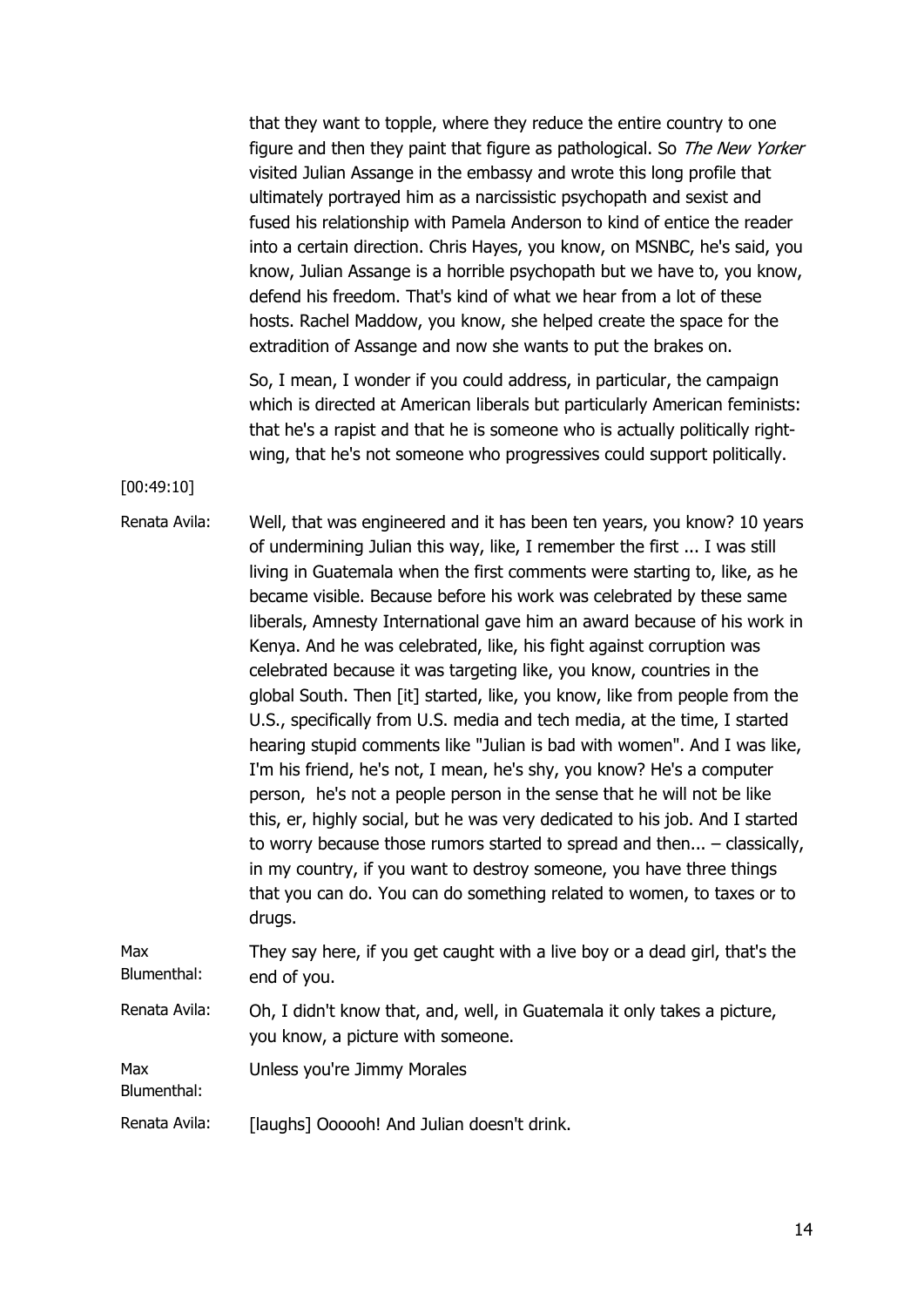| Max<br>Blumenthal:                     | I know.                                                                                                                                                                                                                                                                                                                                                                                                                                                                                                                                                                                                                                                                                                                                         |
|----------------------------------------|-------------------------------------------------------------------------------------------------------------------------------------------------------------------------------------------------------------------------------------------------------------------------------------------------------------------------------------------------------------------------------------------------------------------------------------------------------------------------------------------------------------------------------------------------------------------------------------------------------------------------------------------------------------------------------------------------------------------------------------------------|
| Renata Avila:                          | Julian has no money. So you had only one option left, you know, like<br>My god, I dedicated so long to read all the documents available on that<br>Swedish case. And it was really tragic because I think that it was a<br>double purpose because [he] went shopping for the best jurisdiction to<br>host WikiLeaks, without considering this potential [inaudible]<br>vulnerability. Sweden was the perfect place. I mean, if you are someone<br>who ignores completely the geopolitics and you're completely naive and<br>believe [inaudible] the 'super-democratic' brand                                                                                                                                                                    |
| Randy Credico<br>or Max<br>Blumenthal: | Olof Palme, right?                                                                                                                                                                                                                                                                                                                                                                                                                                                                                                                                                                                                                                                                                                                              |
| Renata Avila:                          | And sadly, and sadly, Julian believed at that time and the people around<br>him believed this story of the super-democratic Scandinavia, because the<br>laws in Sweden are really, really, really good for freedom of the press. So<br>he was looking for a place to have the most resilient, the most<br>censorship-resilient hub to register WikiLeaks as our newspaper and live<br>there, you know, like he thought, naively, and he didn't see this close<br>connection of Sweden with the US.                                                                                                                                                                                                                                              |
|                                        | And so they needed to get rid of him as quick as possible. Also, it is very<br>interesting and many people do not know that the base of support of<br>Julian was mostly female. At that time, so, WikiLeaks was not supported<br>by foundations, by money from US philanthropists, you know, it was<br>supported by an average donation of \$20 a month. Beautiful, you know,<br>beautiful like that. If you think of an ideal of independent media, it's a<br>little bit like the Bernie campaign.                                                                                                                                                                                                                                             |
| Randy Credico:                         | I was just going to say that: [impression] "I think I took that from<br>WikiLeaks."                                                                                                                                                                                                                                                                                                                                                                                                                                                                                                                                                                                                                                                             |
| Max<br>Blumenthal:                     | and PayPal has cut them off?                                                                                                                                                                                                                                                                                                                                                                                                                                                                                                                                                                                                                                                                                                                    |
| Renata Avila:                          | It was, it didn't happen. It was just before, before this scandal<br>happened. If an intelligence analyst was looking at, okay, how I destroy<br>them. I alienate the main support base. I try to destroy the project to<br>host WikiLeaks in the most accurate jurisdiction and I destroy the<br>reputation of the only visible leader. And that's why, they did it one by<br>one. They did it very quickly. They did it with the sex scandal, do you<br>know. Of course, he had submitted, and there's some, also something<br>that many do not know, many ignore, but at the moment that this<br>scandal happened in Sweden, he had already submitted a registration<br>form for WikiLeaks to become a Swedish newspaper and for him to be a |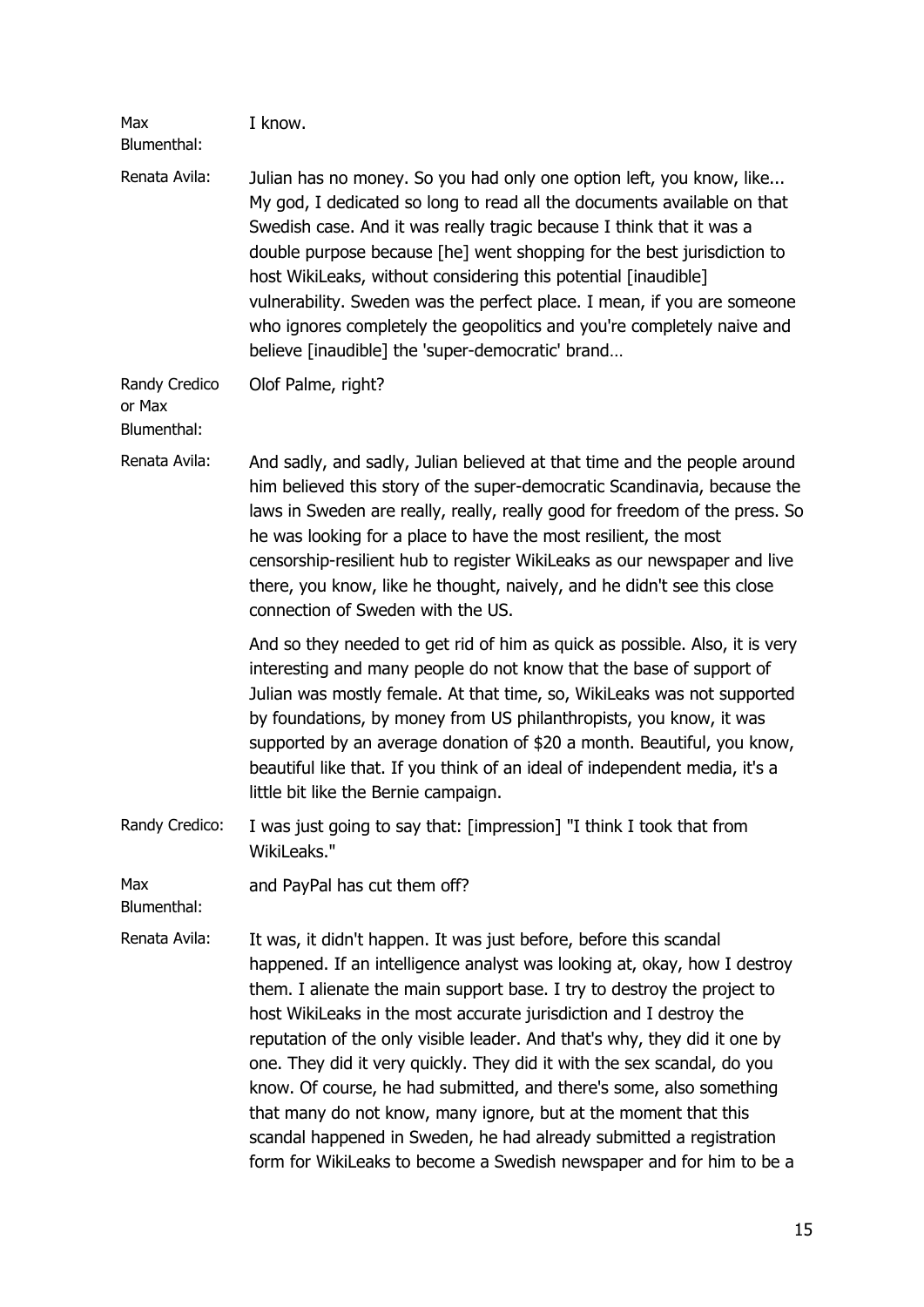resident of Sweden. So they needed to get him out as soon as possible, you know. That was their avenue, that was avenue they chose. Interestingly, the first prosecutor dismissed completely the situation. I mean, she said, like, no way. There's no crime here. And she closed the case. And 10 years after, I mean 9 years and almost 10 years after the Swedish system, like, closed the case for the very same reason, there's no evidence, so, a law [inaudible] was used for a decade, with two purposes: to keep him captive and to destroyed his reputation. And precisely to, because we live in a, you know, there's no a scale of grades, there's no criteria, there's no ... You get so punished as a woman to support, just, in some spheres, just because you're voicing your support.

Max Blumenthal: This is the cul... this is the particular postmodern culture we live in, that Julian has spoken out against, and I won't say... I don't agree with a lot of the views that he's voiced, er cultural viewpoints. But if you voice these views in this culture, in this liberal culture in the U.S., a lot of people refer to it 'cancel culture', 'P.C. culture', 'woke culture', 'SJW' – 'social justice warrior' culture, I don't know what term I would use for it, but there is a very rigid culture that has been cultivated in and established in the academy in the US and has been sort of spread and marketed through corporate America, through national Democratic Party campaigns, through social media. And if you violate the kind of rigid norms, if you don't conform, you get canceled. And Julian, he was very outspoken on social media and said things that went completely against the grain in many ways. I saw him taunting people who adhered to this culture. But at the same time, the people who adhere to it, I see them as dupes who've been sort of propagandized, indoctrinated. It's very hard to resist this kind of indoctrination and liberal indoctrination is much more insidious and sophisticated than conservative indoctrination, which comes through the church.

So they are people who would have been his support base, as you mentioned, but they turned, they were turned against him. And in many ways, that 'woke' culture was weaponized against Julian to paint him as an insane right-wing libertarian fanatic. And, you know, then, of course, the effect of 2016, the Podesta emails, the DNC leaks, 'handing the presidency over' - he was blamed for 'handing the presidency over' through Mr. Back-channel to my left, to someone who said that he likes to grab women by the pussy... This, to me, seemed like the final blow, culturally, to Julian Assange, who really should be seen globally as one of the last living revolutionaries yet not on.

Renata Avila: I have to say that it was not only to him, like, it affected an ecosystem that was pushing for something different. And that... and that's very important to highlight because... and it gradually got worse because the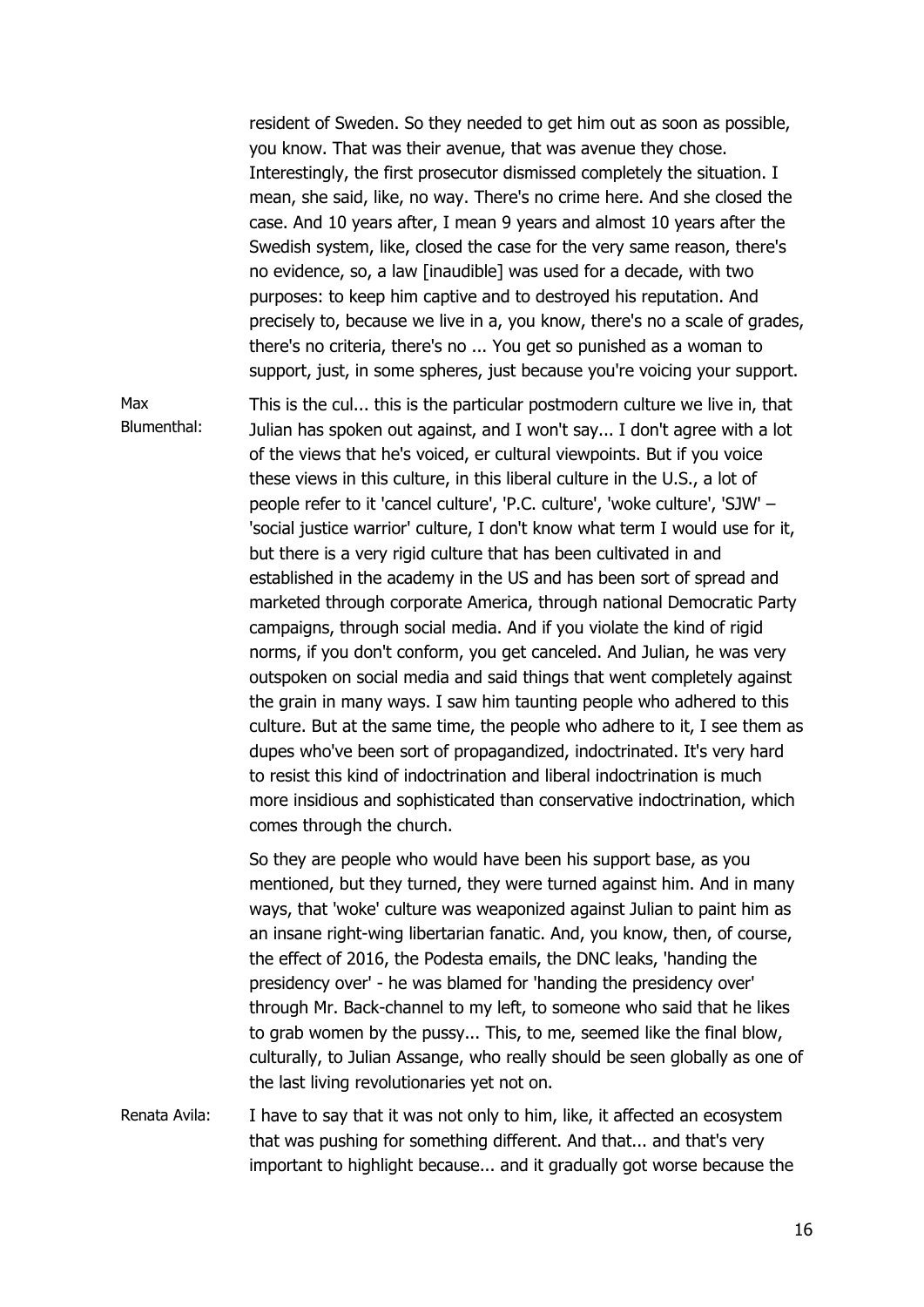|                    | things that we are fighting against consolidated their power. And I'm<br>referring here to the big tech companies that now dominate completely<br>the way we spread information, you know? Like, one of the important<br>things that WikiLeaks was what this platform decentralized and not<br>mediated by algorithms that are, like, shady and not driven by the<br>maximization of engagement through advertising. And I think that that<br>business model, I mean, it was working, I mean, it was independent<br>media, funded by the people, decentralized, completely free from the<br>constraints that advertising  And that was attacked as a model                                                                                                                                 |
|--------------------|--------------------------------------------------------------------------------------------------------------------------------------------------------------------------------------------------------------------------------------------------------------------------------------------------------------------------------------------------------------------------------------------------------------------------------------------------------------------------------------------------------------------------------------------------------------------------------------------------------------------------------------------------------------------------------------------------------------------------------------------------------------------------------------------|
| Max<br>Blumenthal: | and the Freedom of the Press Foundation pulled out, am I right?                                                                                                                                                                                                                                                                                                                                                                                                                                                                                                                                                                                                                                                                                                                            |
| [00:57:40]         |                                                                                                                                                                                                                                                                                                                                                                                                                                                                                                                                                                                                                                                                                                                                                                                            |
| Renata Avila:      | Oh, yes, so, yes, you know, that's an interesting case that maybe I<br>discuss tomorrow in detail if we have the time because it was a vehicle.<br>We wanted to fight them, the financial censorship. We wanted it to be<br>we wanted that foundation to be the most courageous foundation in the<br>US. To start, like, supporting and defending the most radical media<br>because we wanted it to be shut down because what Michael Ratner<br>wanted, I mean, the idea was to get it shut down so we could take that<br>case to the Supreme Court, you know? It was a case pilot case to test<br>and fix the system that was doing corporate censorship on the ways to<br>finance independent journalism. Sadly, it got  that plan didn't go ahead<br>and now is yet another foundation. |
| Max<br>Blumenthal: | Yeah, right, and it's funded by Pierre Omidyar, am I right?                                                                                                                                                                                                                                                                                                                                                                                                                                                                                                                                                                                                                                                                                                                                |
| Renata Avila:      | I don't know who, I mean, probably on the  I'm not saying that what<br>they do is wrong                                                                                                                                                                                                                                                                                                                                                                                                                                                                                                                                                                                                                                                                                                    |
| Max<br>Blumenthal: | I am                                                                                                                                                                                                                                                                                                                                                                                                                                                                                                                                                                                                                                                                                                                                                                                       |
| Renata Avila:      | I mean, they feel but that was not the purpose, you know? We need,<br>we need  and now is too late, you know?                                                                                                                                                                                                                                                                                                                                                                                                                                                                                                                                                                                                                                                                              |
| Max<br>Blumenthal: | Yeah, well, you know, I was arrested on the false word of Venezuelan<br>opposition, falsely accused of assault, I was  It was completely phony,<br>my house was essentially raided. I was put in jail for two days. I faced a<br>trial. And it was retaliation for my reporting. They didn't like the<br>reporting that I was doing, the Venezuelan opposition, so they targeted<br>me. The police made no effort to investigate this. Then I was smeared in<br>mainstream media. All these figures who have, you know, who are just<br>supporters of empire said, you know, proceeded to say that I beat an old                                                                                                                                                                           |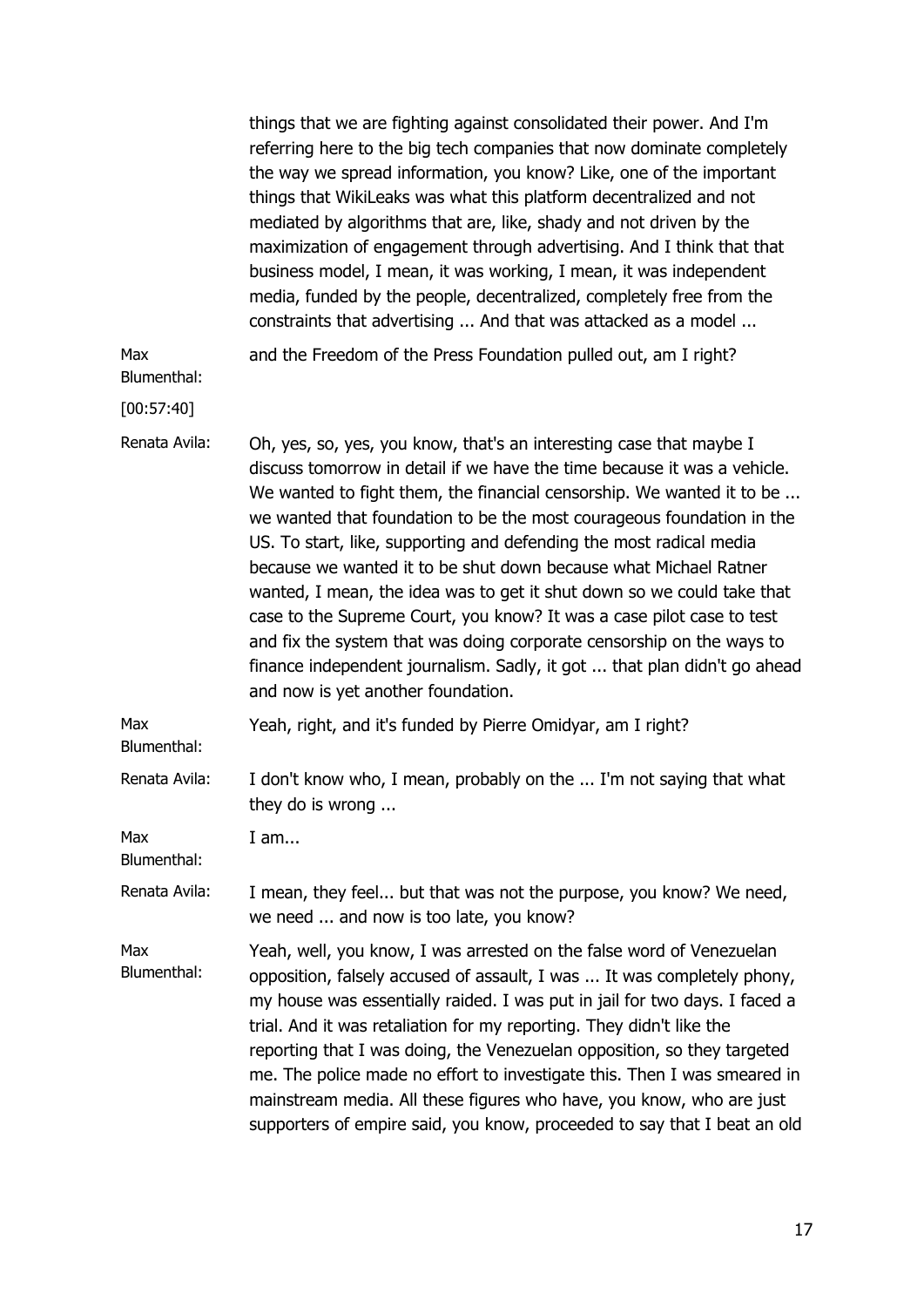woman up. They said it was absolutely true, so ... many of the similar tactics were being used against me.

And the Freedom of the Press Foundation announced that they will not take up my case because I was not in the act of reporting. And they announced that on Twitter and got ratioed. They got absolutely attacked by people who were outraged. And they said, you know, Jamal Khashoggi – not that I'm Jamal Khashoggi, but, you know, he wasn't in the act of reporting. Just what is the criteria here? So then they called me and I did a long interview with them and they asked me what was going on. And I told them and they said, well, maybe we'll look into it and they didn't do anything. And you know, what I see with these billionaire-backed NGOs, is actually an effort to supplant the model that WikiLeaks created, which was truly independent and people-powered. But it looks like they actually support freedom and democracy. I would also say the Committee to Protect Journalists, I'm going to speak about them tomorrow and their refusal to acknowledge Julian. But the NGO sector has not only betrayed Julian Assange, they are actually part of a conscious imperial effort to replace his model and just put it into the dustbin of history.

Renata Avila: Absolutely. I absolutely agree. I mean, and it was not the only case – who was really helping Snowden back then? I have dealt... Like, a part of my life is to, I mean, often I get these messages in the middle of the night, I have an emergency... and because, when you are a friend of radicals, of proper radicals, you know that your friends are going to get into trouble. And the NGO ecosystem, if you want to save the life of someone, if you want to spare them jail, is not the answer *at all*. I mean, we need to rebuild this ecosystem of international solidarity that is missing. I mean, I need to be able, like, an example: I need to be able, if you get in trouble, I mean, you are like, I don't know. You're in Honduras, you get into trouble  $- I$  need to be able to point you out at a safe house and then get you out of the country in 24 hours. That will be my ideal job because I'm tired of trying to get people out of the prison system because once they are in it is really hard to get them out, you know? I don't trust a single NGO to do that. I don't trust a single NGO to courageously support those... fast enough, quick enough, efficient enough. So I think that we need to rethink the model. I don't think that the NGO model is advancing rights...

Max Blumenthal: They're supported by billionaires who are cut-outs of the intelligence agencies to support reporters and activists who are advancing empire. So if those activists or reporters, particularly activists, are, you know, part of a group that's funded by USAID or the National Endowment for Democracy and they're trying to spread havoc against a leftist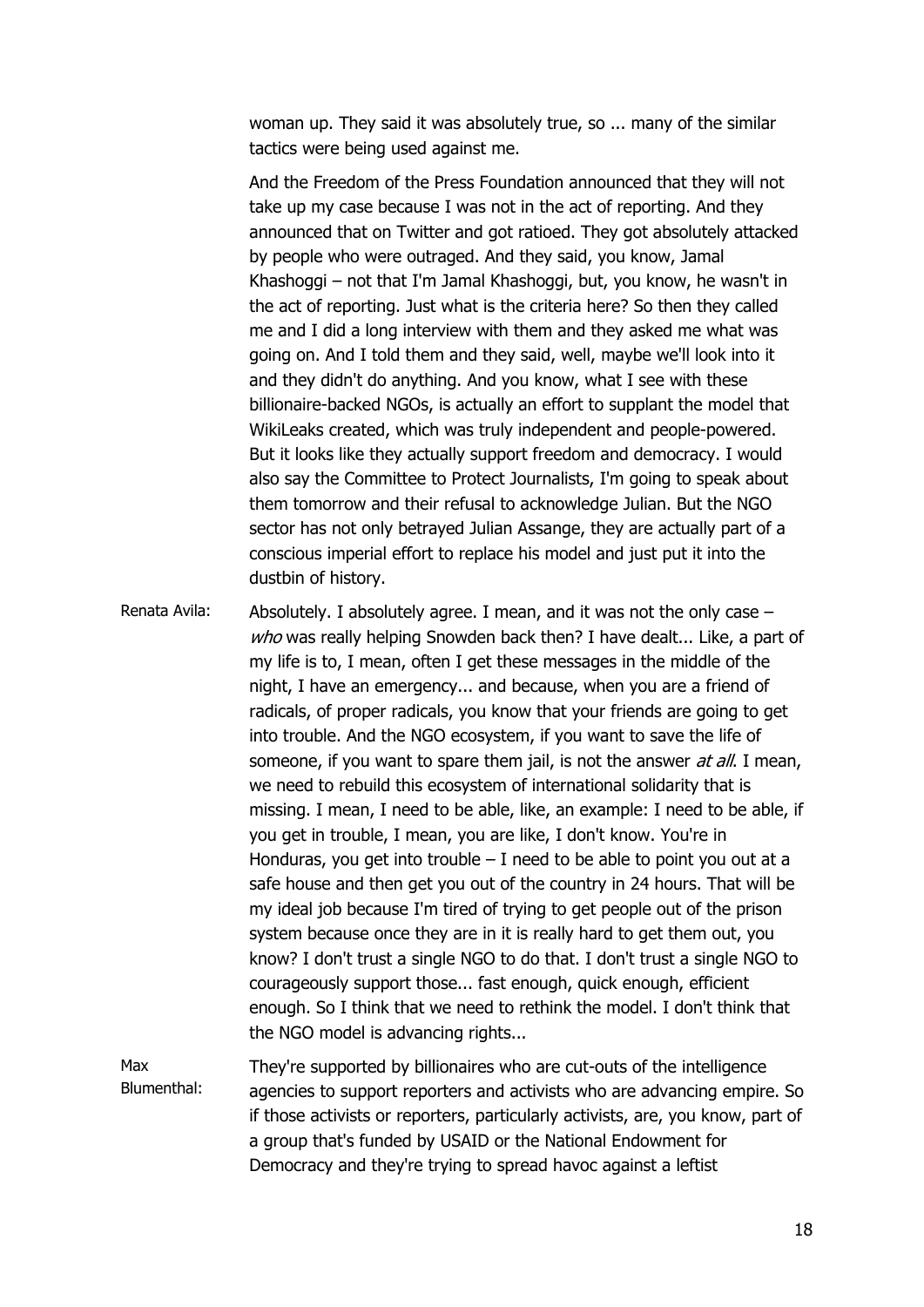government in Nicaragua or Venezuela, they will be supported by Amnesty International and Human Rights Watch, even if they're arrested for a few hours. If the journalist is, you know, working with the Nicaraguan opposition during a violent coup attempt, they will be supported by the Committee to Protect Journalists if they're nonviolently deported. But if they're someone who, if they're from Radio YA, for example, a radio station in Managua that was burned down by the opposition that the US was supporting, we won't even hear about it. So it's *completely* partisan. It's partisan.

- Renata Avila: Yeah, and that's why I was saying, I have to clarify, yeah, I have to clarify, I was saying about my friends... So how can we, like, we need to build the alternative, and, you know, we need to start by saving Julian Assange. If our community proves that we can do it right, if our community proves that the unity that we are producing with this series of events, like the event tomorrow night at CUNY, if we prove effectiveness, if we prove unity, I think that that's the best starting point to save precisely the kind of people that you are describing. And we cannot, I mean, we cannot make mistakes here, because the Assange precedent is too important to be disorganized or to be, like, selective on whether to support him or not. This is a test case for progressives. If we cannot get him out, the message that we will be sending out is very bad news.
- Randy Credico: I have to take a quick break. This is Randy Credico, Live On The Fly Assange Countdown to Freedom. Just wanna take a quick music break and this is something modern, here, this is something very modern, this is Calle 13...

Renata Avila: Calle Trece!

Randy Credico: Calle Trece, of course, si claro! I was introduced to this music this morning by Renata. And we got it by Anonymous Scandinavia by this afternoon. And so we're going to play that and you can explain it ... and Julian, listen for Julian in this little clip out of this 4 minute tune. It's just about a minute long.

[music]

Voice of Julian Assange: "We live in the world that your propaganda made But where you think you are strong you are weak Your lies tell us the truth we will use against you Your secrecy shows us where we will strike Your weapons reveal your fear for all to see From Cairo to Quito a new world is forming The power of people armed with the truth"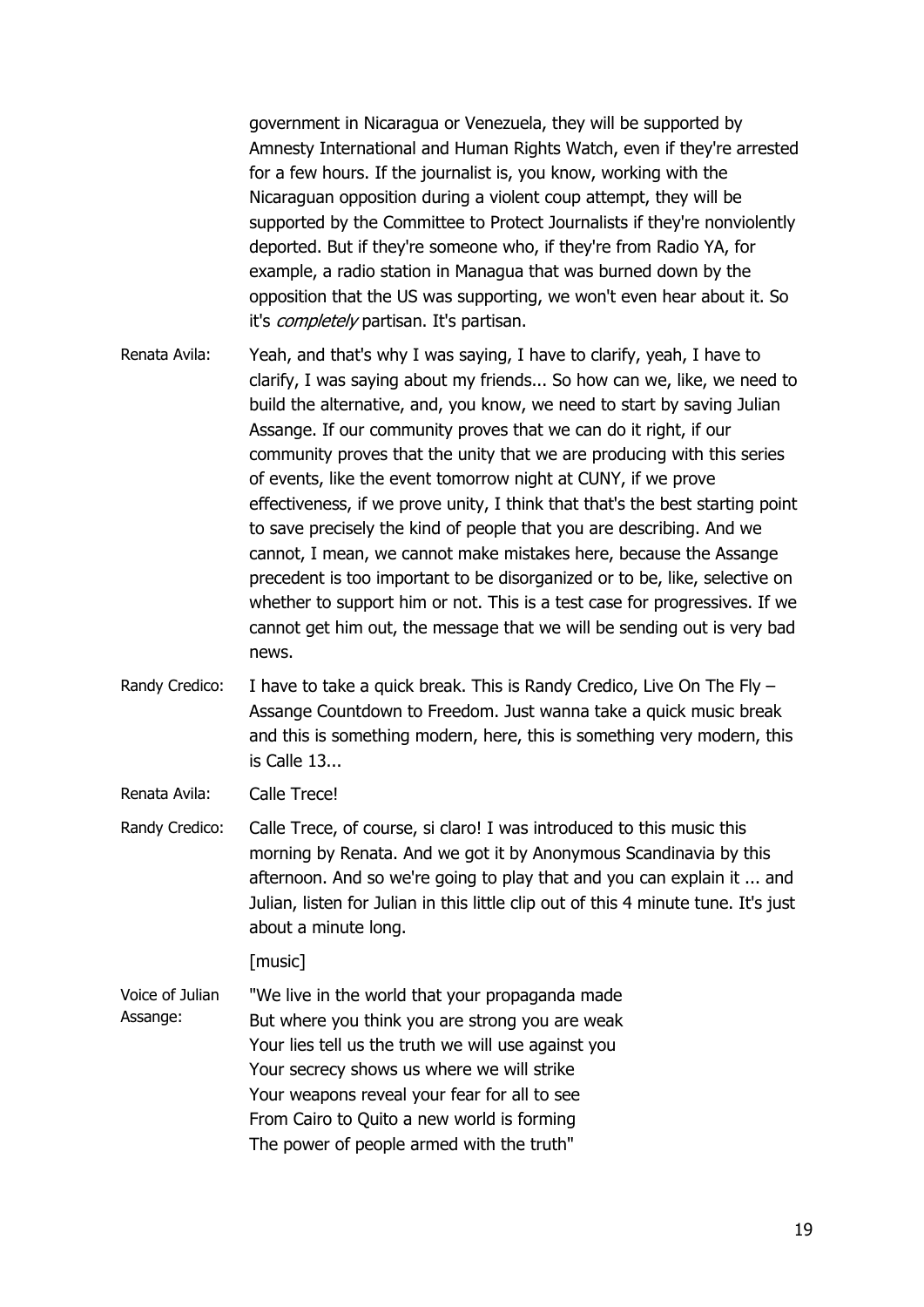- Randy Credico: Alright. Alright. So what was that, Renata? What I just heard?
- Renata Avila: Well, it was it was actually recorded at the embassy with this icon of music from Latin America. And it was very interesting because it was, if you see the video online it is in Palestine, and so it was, like, a collection of all the struggles and the symbolism there, there is a parallel in the struggle of sovereignty of the Palestinian people and the struggle of sovereignty, of information, of Julian.
- Randy Credico: So that was pretty hip! I mean, it just shows the kind of character that he is. I mean, I was in the embassy three times in 2017. We talked about dogs, we talked about everything outside of his work. And he did an impression of John Pilger, the guy has an incredible sense of humor. He really does, if he got to know him... I mean, just three times, and I really got to like him. You've known him for 12 years and I know how close you are with him.

Max, did you have a follow-up question?

Max Blumenthal: Yeah, well, I mean, just wanted to follow up on Renata's really important point about this being a moment to show solidarity with Julian. One of the things that we can do in the U.S., we have a presidential campaign in a Democratic primary that's really an ideological contest, is to actually put pressure on the candidates to make a statement about Julian.

> We heard from Pete Buttigieg that he was troubled by Obama's clemency for Chelsea Manning, which is, you know, much more extreme than someone calling, actually, I mean, in this political climate than someone calling for Julian Assange's extradition, because that's the president, the Democratic president actually giving clemency to a whistleblower who was being tortured and was suffering immensely.

But we should, you know, there should be pressure on Bernie Sanders. The only candidate who's spoken out is, of course, the most demonized one, Tulsi Gabbard, who's been very strongly in support of Julian Assange. But we heard two days ago in the British parliament a call by Jeremy Corbyn for not extraditing Julian Assange and a question to Prime Minister Boris Johnson, will he do so?

Renata Avila: The interesting thing is that Jeremy Corbyn tweeted after he was defeated, you know... he's in the safe zone. And I think that this is a test, also, if, er, these calculations happen, if you think something and you don't speak up, if you think that it's wrong and you don't speak up while you're campaigning, this silence, this strategic silence, not to alienate people and lose a couple of votes will be the barometer defining your time in power. Because if you don't say the things now, you will not be able to say the things later, you will not be able to do the things later.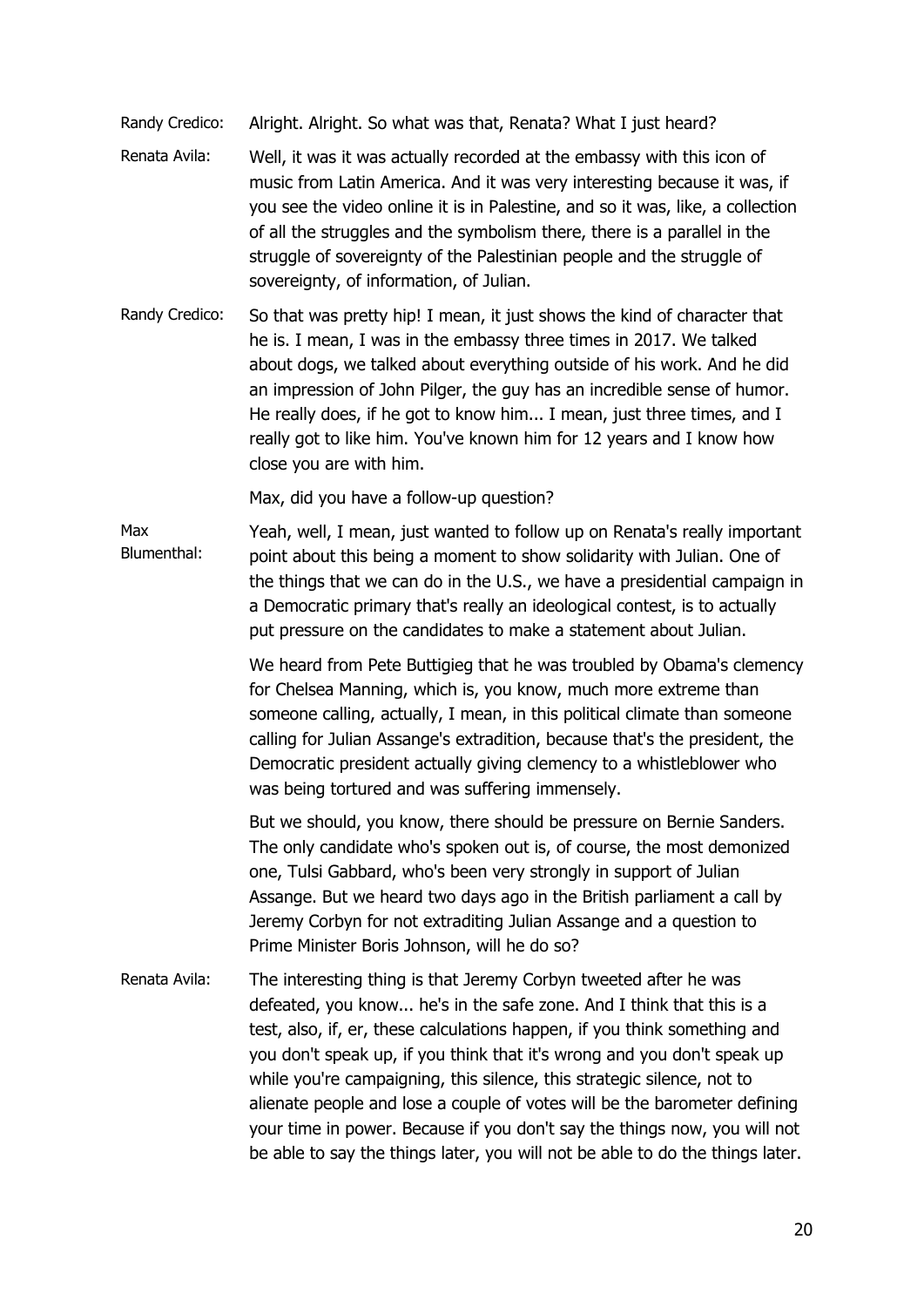And I think that Bernie Sanders, I mean, and the other candidates should... it is a very important test because we are not talking here about the freedom of one person. We are talking about a basic piece of the architecture of freedom of expression in the future, because what this case is saying is, like, only licensed journalists in specific media will be able to speak up to power, to hold the army accountable, basically. And only American journalism will be able to do so, because if you're in Australia and reporting on the US, if you are Spanish reporting on the US your freedom means nothing for this country.

Max Poor Australia, which is America's vassal in the Pacific.

Blumenthal:

- Randy Credico: Well, let's continue with that. So Bernie Sanders has not said anything yet. Somebody should get to him because we're not going to get it from Amy Klobuchar, who supports mass surveillance. She was one of the senators that supported the extension of mass surveillance. But let me say... so you have Jeremy Corbyn – too late. But Obrador spoke out in Mexico and Lula in Brazil. You have some Australian senators that have traveled to London this week and you also have in Germany an interesting ...
- Renata Avila: Yes, actually, that's a nice update. I mean, that's good news to share with the people. There's a very solid group of international observers attending the trial of Julian and mostly composed by European parliamentarians. I think that that's excellent news, because if, for example, in Germany it's not even just Die Linke, it is a multi-party coalition from a whole spectrum of ideology because European values reject with all their system that, in the West, in the heart of the West, journalism is being persecuted, tortured and silenced. That's unacceptable. I mean, that's very important sign of congruence because if Europe wants to keep, like, you know, pointing at them as this place where still some values are, like, prized and respected, this is the case that they need to ... where they need to show their real principles.

And that also is a very disturbing situation. If you consider the situation that no... that the Democratic candidates here are not speaking about that because it is not about Julian, is about the future. So that's what they think is acceptable – it is acceptable to prosecute journalists? Everybody voting in this country should be very concerned about it because it is saying that it is okay to prosecute [persecute?] journalists. It is okay to subject someone to torture, it is okay to repeat it again and re-weaponize the law to punish Chelsea Manning. I mean, it is unaccept... the silence here is unacceptable.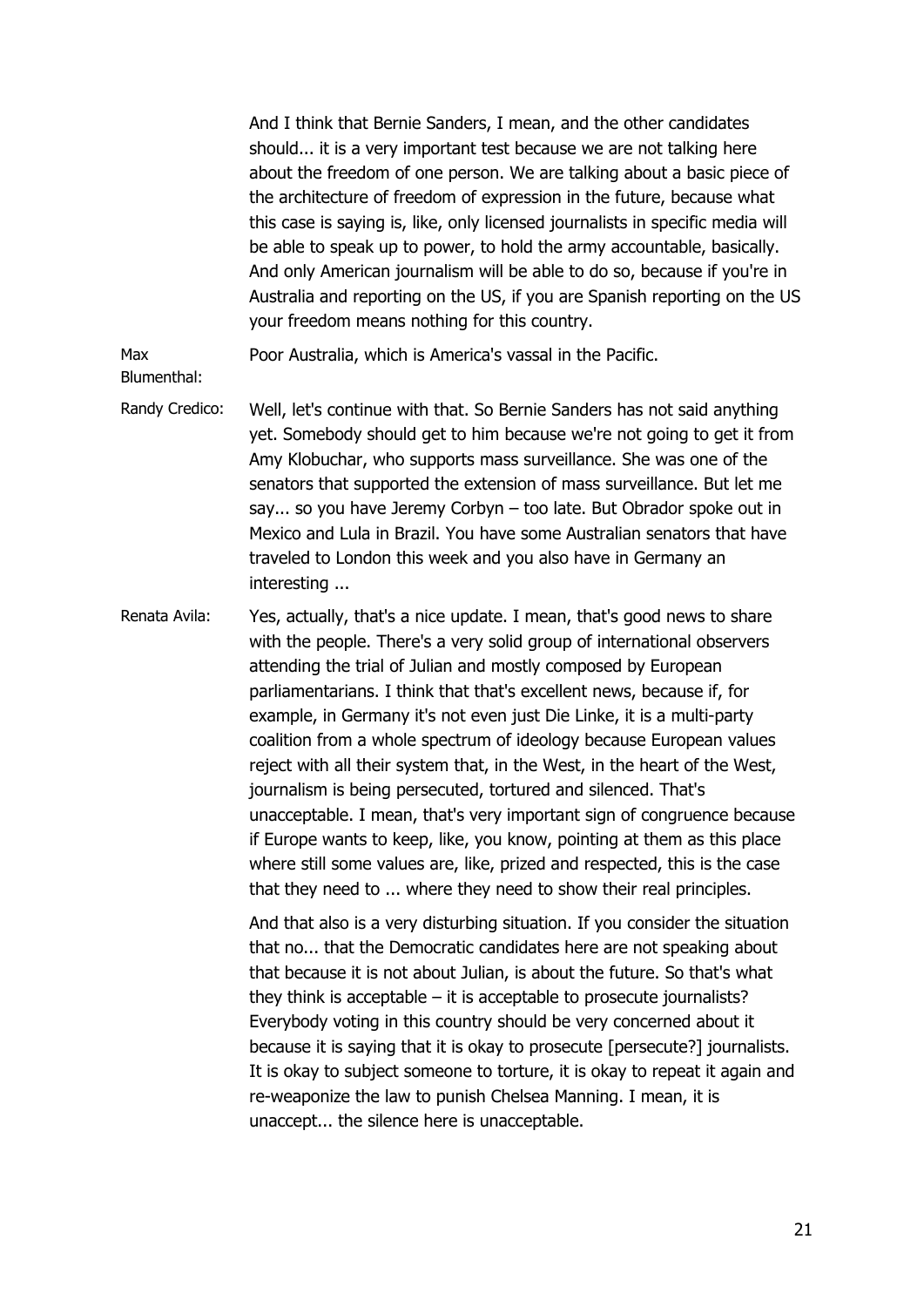The voters need to push this further to get them to show their true colors about this.

Randy Credico: Well, they should be circling the wagons rather than the firing squad on Julian Assange because they are next. That's the way I look at it. We have just, like, five or six minutes left, I think seven minutes left. Let me just ask you, if you can summarize in a few minutes, because I know Max has another question and I want to get this out there...

> Both Max Blumenthal from the Grayzone Project and human-rights... international globe-trotting human-rights attorney Renata Avila will be tomorrow at CUNY Law School at 2:00 p.m., along with Glen Ford and Jim Goodale of The New York Times. And Anya Parampil will be moderating an extraordinary panel tomorrow at 2 o'clock. So please get out to ... we need a big crowd out there and there'll be some videos of Noam Chomsky and others, I think.

Also the Pentagon Papers guy  $-$  I can't ... my brain is soft right now.

Max Ellsberg

Blumenthal:

- Randy Credico: Ellsberg, Daniel... How could I forget? I'm getting old! So we'll be seeing all of that tomorrow. It's an extraordinary panel and it's going to be a great event. Let's just kind of give the audience out there a summary of where we are right now and what's next, OK?
- Renata Avila: Yeah, yes. So we... And it's really good to have this event tomorrow because if you come I can explain in more detail and we can chat even after the panel and have to [inaudible].

But what's happening now? Extradition processes are very long in the U.K. and what's coming up next, on the  $24<sup>th</sup>$ , it will be, like, the begin of extradition trial and it will start on the  $24<sup>th</sup>$  with the arguments of the U.S.. That's a very important day because they will say what they have against him and I hope that everybody on the 24<sup>th</sup> of February is really upset about it because they will they basically say we want him because he is doing journalism we didn't like.

On the second day, the defense says, like, no way, you're not going to get him because he's a journalist and this is a political persecution and he's not extraditable.

On the third day is a summary and then they start evaluating whether the treaty between the US and the UK is valid to extradite him and it continues for two days, you know, like, this discussion on whether he is extraditable or not.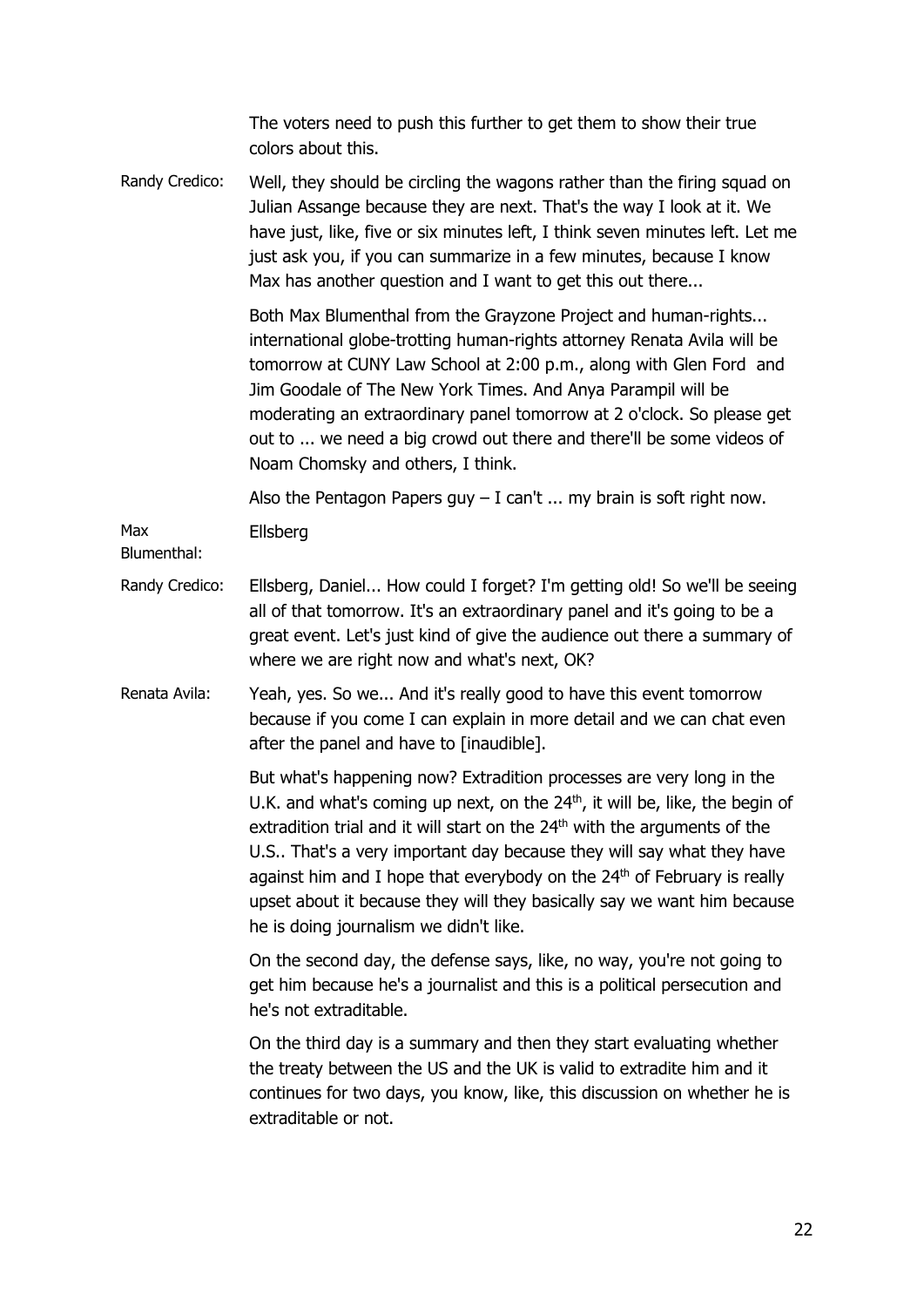| [01:15:28]     | And of course, the defense team will argue this is a political offense. He<br>shouldn't be extradited. Of course, the US will say, no, we want him.                                                                                                                                                                                                                                                                                                                                                                                                                                                                                                |
|----------------|----------------------------------------------------------------------------------------------------------------------------------------------------------------------------------------------------------------------------------------------------------------------------------------------------------------------------------------------------------------------------------------------------------------------------------------------------------------------------------------------------------------------------------------------------------------------------------------------------------------------------------------------------|
|                | And, on the last day of the hearing, they will define  other matters like<br>secret  the U.S. wants to keep anonymous witnesses. I mean, they<br>want to keep secret the name of witnesses and they want to keep<br>[inaudible], you know, really opaque, the situation. And so the defense<br>will fight against that.                                                                                                                                                                                                                                                                                                                            |
|                | It is not a public hearing. I mean, it will not be livestreamed, we will only<br>get the report of people like you and other journalists                                                                                                                                                                                                                                                                                                                                                                                                                                                                                                           |
| Randy Credico: | Right, it's going to be like being in a tollbooth, that's how small this court<br>is                                                                                                                                                                                                                                                                                                                                                                                                                                                                                                                                                               |
| Renata Avila:  | But that is important because once we know all the cards would be at<br>the table then, all the cards will be, like, presented by the prosecution<br>and defense.                                                                                                                                                                                                                                                                                                                                                                                                                                                                                  |
|                | And then we really have two months to show all our solidarity, to show,<br>to, like, really undermine the positions submitted by the U.S.<br>government, because only in May, only after, like, a long break, on May<br>$18th$ , the trial will resume and the discussion on the merits of the case<br>will start and it will go on until the 5 <sup>th</sup> of June and then the court will<br>have some time to decide. And so we will not have probably the decision<br>on whether he will be extradited or not until after the end of the<br>summer. And then if, regardless of the decision, he can appeal. And it<br>goes on, like, we have |
| Randy Credico: | But in the meantime, he's going to be in Belmarsh Prison.                                                                                                                                                                                                                                                                                                                                                                                                                                                                                                                                                                                          |
| Renata Avila:  | Not only that, that's the other important point, I think that there will be,<br>like, a huge pressure so he waits this time under house arrest, instead of<br>prison.                                                                                                                                                                                                                                                                                                                                                                                                                                                                              |
| Randy Credico: | So they're looking to do that. The lawyers are looking for him, to                                                                                                                                                                                                                                                                                                                                                                                                                                                                                                                                                                                 |
| Renata Avila:  | That will be, I mean, in the first place, I mean, he should be, like, er                                                                                                                                                                                                                                                                                                                                                                                                                                                                                                                                                                           |
| Randy Credico: | Pinochet! Pinochet got house arrest and he was wanted for killing 3000,<br>10000 people in Chile, many of them [inaudible] and they put him in a<br>mansion!                                                                                                                                                                                                                                                                                                                                                                                                                                                                                       |
| Renata Avila:  | But, you know, this is a political case and they will do anything because<br>the punishment is the process in this case. It has been already 10 years.<br>I mean, Julian was 39 when it did start and now he's 48.                                                                                                                                                                                                                                                                                                                                                                                                                                 |
| Randy Credico: | It's really difficult. I know how close you are with them. And this is really<br>a very sad case. What he has gone through. I mean, I know he is a<br>resilient guy, we look at him, the guy is like, wow, but he's human and<br>he's going through some of the most difficult This is a persecution of                                                                                                                                                                                                                                                                                                                                            |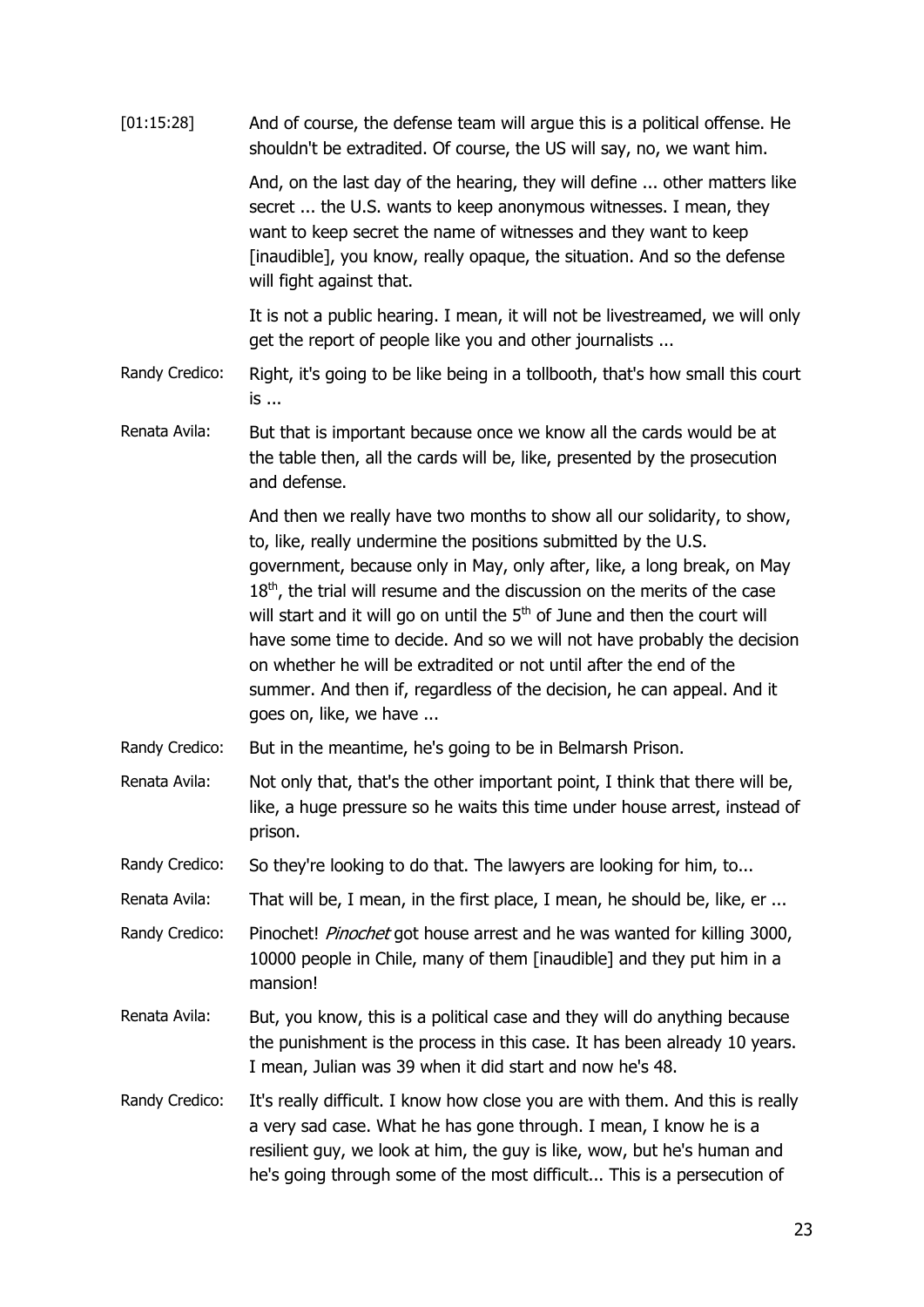|                    | the highest order and he is a political prisoner and he's been [inaudible].<br>So people have got to show up tomorrow. We really have to show up<br>tomorrow, please. And we have to mobilize, get people $-$ it's the 'asses<br>of the masses' need to get out on the streets. In London they're going to<br>do it, in Australia, in Berlin, all over the world. People need to rise up<br>because this is the most significant political As Margaret Ratner said,<br>she said the difference between this and other political prisoners, if he's<br>extradited, just borders and crosses fascism. |
|--------------------|-----------------------------------------------------------------------------------------------------------------------------------------------------------------------------------------------------------------------------------------------------------------------------------------------------------------------------------------------------------------------------------------------------------------------------------------------------------------------------------------------------------------------------------------------------------------------------------------------------|
| Renata Avila:      | Yes. Yes. And imagine if we cannot hold them accountable, if we cannot<br>report on the U.S. military, what will happen to countries like mine?                                                                                                                                                                                                                                                                                                                                                                                                                                                     |
| Randy Credico:     | Yes. Well, they'll have joint exercises in the phony drug war.                                                                                                                                                                                                                                                                                                                                                                                                                                                                                                                                      |
| Renata Avila:      | Yeah. And I think that that's one of the reasons why the Germans are<br>very concerned because their country is, like, is a big military base from<br>the US, basically.                                                                                                                                                                                                                                                                                                                                                                                                                            |
| Randy Credico:     | That's what the Marshall Plan was about, wasn't it? [inaudible]                                                                                                                                                                                                                                                                                                                                                                                                                                                                                                                                     |
| Renata Avila:      | Yes. I think that Europe has to be very concerned But the U.S. has to<br>be concerned about this. I mean, it's not looking good and it's not<br>looking good for the future of democracy.                                                                                                                                                                                                                                                                                                                                                                                                           |
| Randy Credico:     | People are unfortunately spending too much time on their cell phones.<br>You know what I mean? And social media, rather than, I mean, you<br>know, I'm talking about doing nonsensical stuff, but they really need to<br>get educated here. If they're going to use that, they need to get<br>educated. Am I right? They really need to find a way. If you're going to<br>use social media, try to get information that's real.                                                                                                                                                                     |
|                    | And they can do it at the Gray Zone. You can do it at Black Agenda<br>Report.                                                                                                                                                                                                                                                                                                                                                                                                                                                                                                                       |
|                    | And Max, if you have one last question, then we're going to continue for<br>a book report. I don't want you to go anywhere.                                                                                                                                                                                                                                                                                                                                                                                                                                                                         |
| Max<br>Blumenthal: | A book report?                                                                                                                                                                                                                                                                                                                                                                                                                                                                                                                                                                                      |
| Randy Credico:     | Yes. Not by you! By Howie Hawkins, who actually supports Julian<br>Assange. On this book here. So just another  if you have any last<br>follow-up question to Renata Avila.                                                                                                                                                                                                                                                                                                                                                                                                                         |
| Max<br>Blumenthal: | Well, we learned I think last year about UC Global, this private<br>surveillance company, which was actually being used by the CIA through<br>the Ecuadorian government to spy on Julian Assange. And I think that<br>Julian was very well aware he was being spied on. But what the<br>government did here, while accusing Julian Assange of violating the<br>Espionage Act, is to actually embrace the very same behavior, worse                                                                                                                                                                  |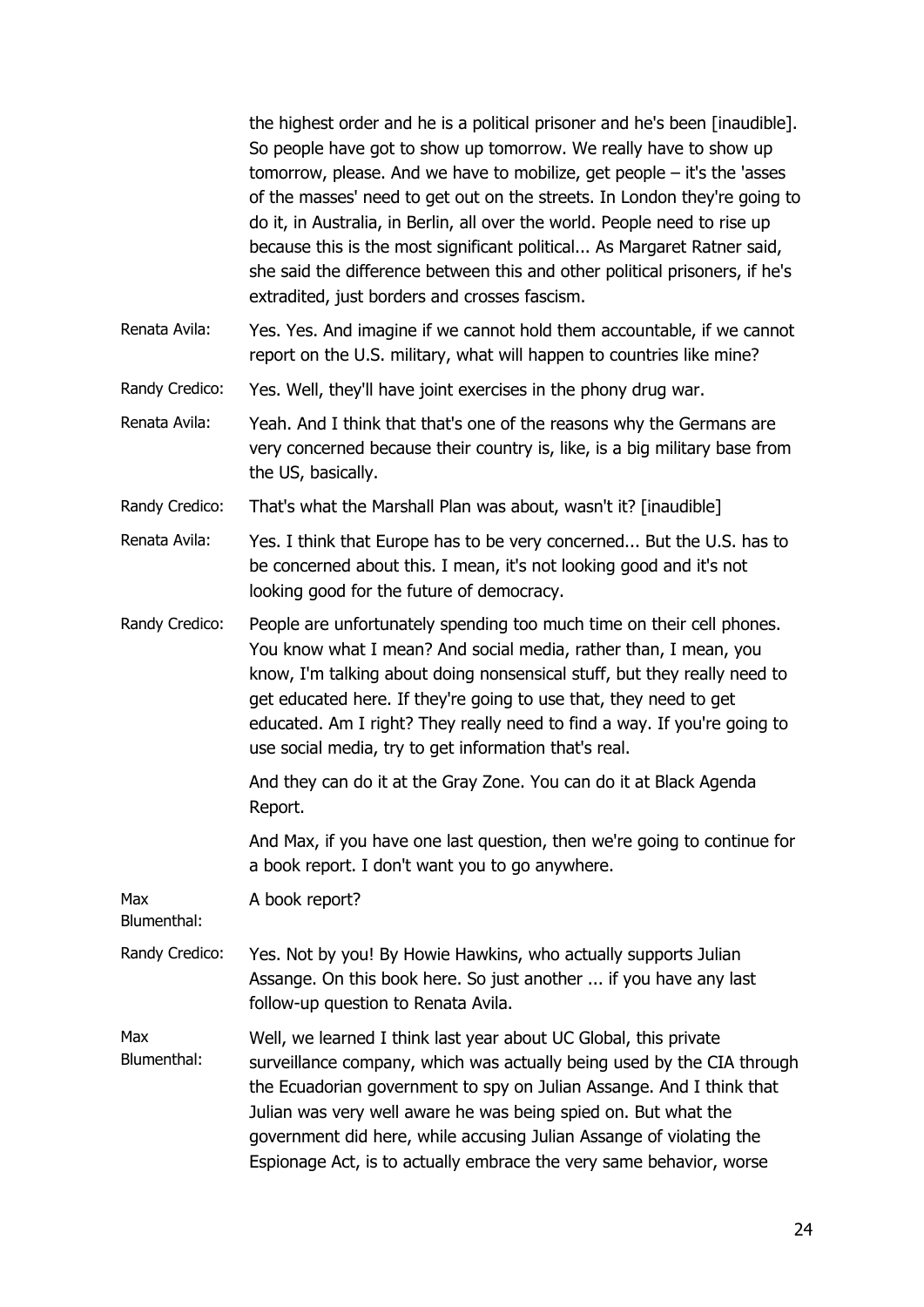|                    | behavior than it's accusing him of. And to replicate the behavior that it<br>applied against Daniel Ellsberg in the Ellsberg case.                                                                                                                                                                                                                                                                                                                                                                                                                               |
|--------------------|------------------------------------------------------------------------------------------------------------------------------------------------------------------------------------------------------------------------------------------------------------------------------------------------------------------------------------------------------------------------------------------------------------------------------------------------------------------------------------------------------------------------------------------------------------------|
|                    | So I have two questions. I guess the first question is, you know, how do<br>you think the behavior of UC Global and the CIA could actually impact<br>Julian Assange's defense?                                                                                                                                                                                                                                                                                                                                                                                   |
|                    | And the other question I have is, if Julian Assange is extradited, will he<br>be in the Eastern District Court of Virginia, where pretty much all major<br>security cases are heard by a judge named Leonie Brinkema?                                                                                                                                                                                                                                                                                                                                            |
|                    | I've actually been in that court, witnessed some of the phony terror trials<br>of the Bush administration. And these trials generally, they have<br>something, like, a 99% conviction rate. So, you know, on top of the<br>question about UC Global, what would Julian Assange face if he were<br>extradited?                                                                                                                                                                                                                                                    |
| Renata Avila:      | You know, like, if this was a case as any other case and as a political<br>case, one of the tests of due process is that you can prepare a defense<br>and that the defense is prepared, like, in private, that it is not And that<br>there's a prospect of a free and fair trial by an independent judge or jury.<br>And in the case of Julian, I think that the situation at the embassy<br>eroded so much the possibilities and it limited our ability, it really limited<br>our ability to prepare a case. And so it has been 10 years that the order<br>said |
| Max<br>Blumenthal: | You can't talk to your client!                                                                                                                                                                                                                                                                                                                                                                                                                                                                                                                                   |
| Renata Avila:      | Not only I cannot talk to my client, I was leaving my devices and my<br>devices were bugged and the devices of all the lawyers were bugged.                                                                                                                                                                                                                                                                                                                                                                                                                      |
| Max<br>Blumenthal: | That's I mean, when you're talking to your client, you're talking to the<br>CIA.                                                                                                                                                                                                                                                                                                                                                                                                                                                                                 |
| Renata Avila:      | And not only that, I mean, it was, for a lawyer, even operating inside the<br>embassy was oppressive, you know, and we were, like, even, like,<br>sneaking into the ladies toilet to whisper into the ear fundamental things<br>for Julian. And even that was recorded. And that, I mean, if you cannot<br>prepared your defense, it is contaminated. I mean, it is a device  you<br>cannot solve it. And I think that that's one of the strong reasons to<br>declare all this process $-$ it is not legitimate.                                                 |
| Max<br>Blumenthal: | That should be amplified. I mean, that, in particular, should be amplified.<br>More people need to know about that. And the mainstream media<br>should because that's a very scary legacy                                                                                                                                                                                                                                                                                                                                                                        |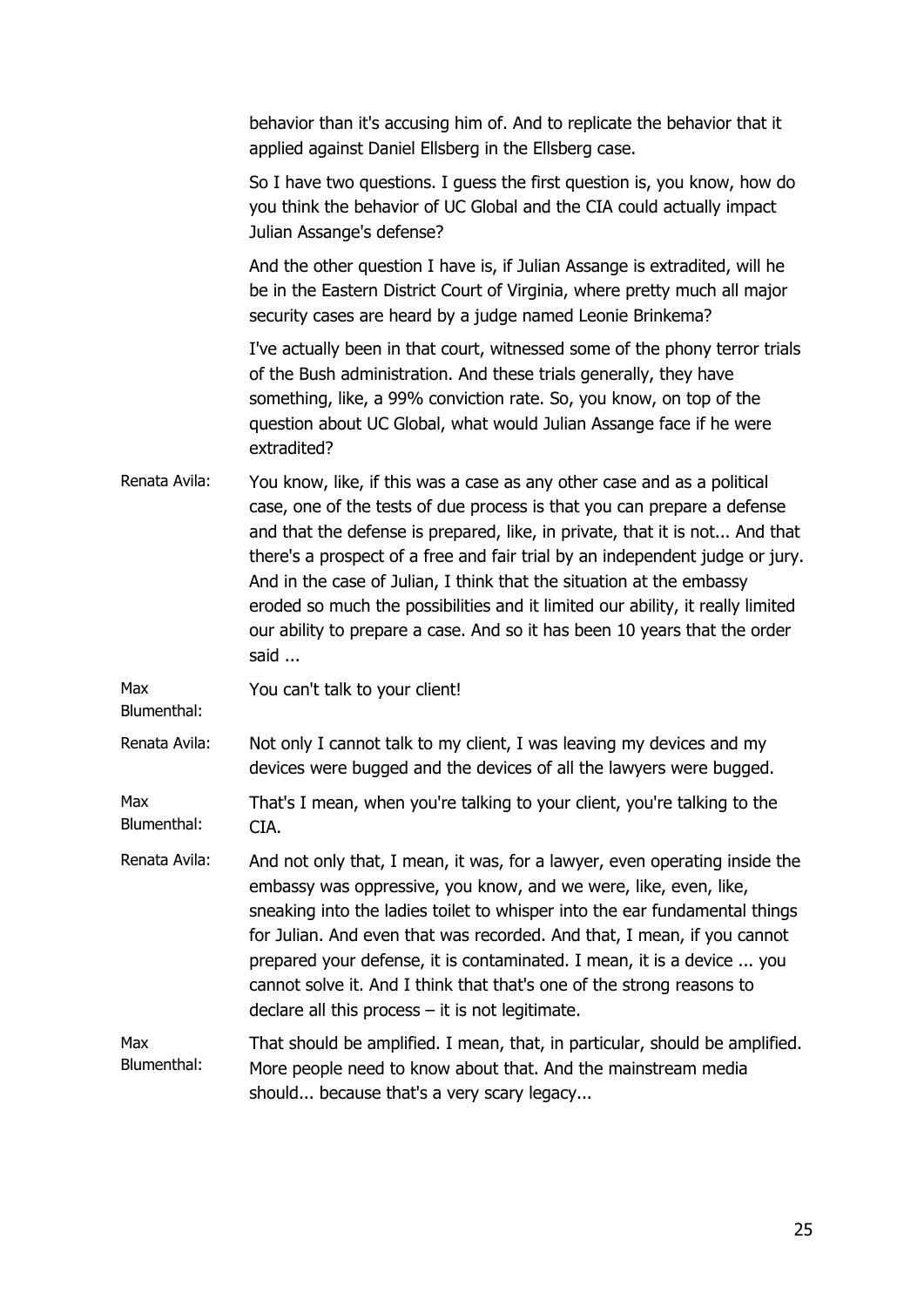Renata Avila: As the lawyer, it was one of the hardest experiences because we knew, we knew that we were, like, spied on. We didn't know until now for how many agencies, you know?

> The other aspect is, like, it will not be a fair trial here. I mean, and that's one of the arguments. It is a political persecution, it is not a prosecution, it is a persecution, this case.

> And I think that the second example is the way that Chelsea Manning is being treated now. I mean, if you put the two things together, it is obvious that this case shouldn't  $be$ . I mean, anyone believing in the rule of law and the right of a free and fair trial should oppose strongly this circus.

- Randy Credico: At this point they really don't care. The CPS, the U.K. Crown Prosecut<sup>[ion]</sup> Service, which collaborated with the Trump administration, I mean, Trump is, you know, totally, like, laughed at by the British entire system. And yet they are doing his work as lapdogs. Right now, the CPS UK is actually a vassal entity under the U.S. Justice Department, under Barr. People gotta understand that. And why do they continue to collaborate? First of all, they do the thing ... they collaborated on or they instigated this bogus investigation by the Swedes. They're the ones that did it. Look at the FOI results that Stefania Maurizi was able to elicit, the complicity of the Crown Prosecution Service with the Swedish government, forcing them to keep open that bogus investigation – there was never a charge, it was just an investigation.
- Renata Avila: You know how bad it is? I mean, right now there's this process trying to extradite that Sacoola woman, the CIA woman who killed a kid in the UK. I mean, she killed a kid. It's so dependent, the UK is such a... you know, like, it's reversed the role, now it's such a colony of the US. They are not even defending the right of, you know, justice of a British family. What can we expect? A CIA woman, you know, like, that's the level of independence that we can expect, especially when they are

Randy Credico: Anne Sacoolas, right.

Renata Avila: Yes, sorry, I got that name is wrong but I got the facts right! We don't know what her real name is, CIA agents, so...

Max And the UK is doing nothing. She killed a 19-year-old British citizen.

Blumenthal:

Randy Credico: So you see that, the hypocrisy...

Renata Avila: That's the level of commitment. And something ridiculous was, like, you have the FCO promoting freedom of the press while doing deals with the Saudis who Khashoggi and doing... and going so fresh about having Julian Assange under such terrible conditions for so long. I mean, it was so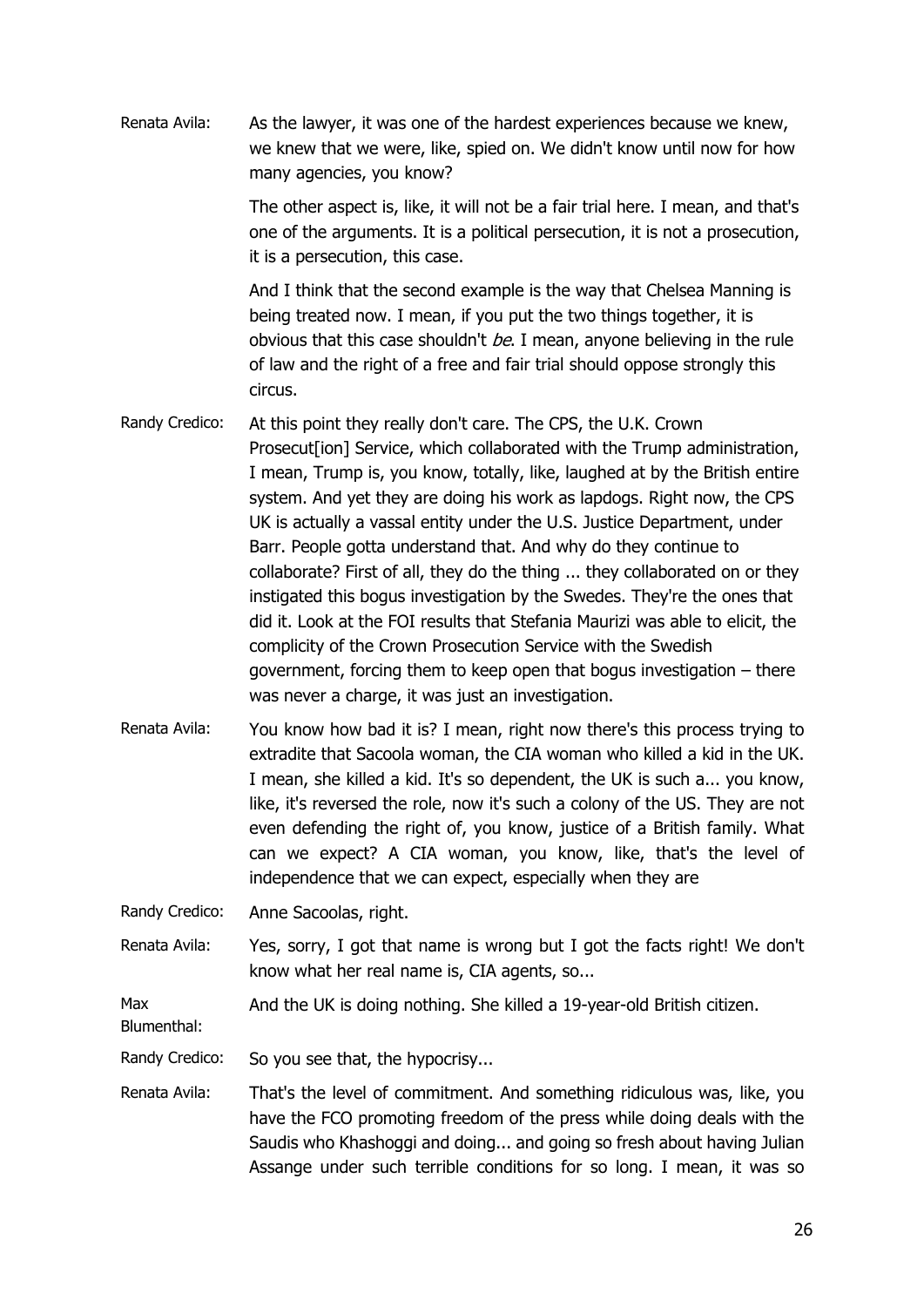horrendous, the responses from them, that they will even deny the right of some minutes of sun at the balcony of the embassy. They were saying if he's at the balcony, we can arrest him.

Randy Credico: Wow, that's amazing. It's just, look, I could go on all day. But, folks, I want to hear... there's a lot more that Renata Avila has to say. And tomorrow you don't want to miss it, along with Max Blumenthal.

> We're going to take a short break, we're going to play, when we come back, this whole thing with the SAMs [Special Administrative Measures], right? When we come back we'll play a tape with Julian Assange talking about what's going to happen if he does get extradited in the lack of communications that he will have. He was alluding last week [sic] in this tape that I have to Lynne Stewart, who did, like, four years in prison for violating the SAMs agreement. And let's just play this quick musical break and we'll come back with Ralph Poynter.

[music]

## [01:29:27]

Randy Credico: Alright. Another golden oldie from the '80s and Nicaragua, Carlos Mejía Godoy, he and his brother played a lot of that music down there when I was in Nicaragua in the 80s.

> Alright. Last week we had Ben Weisner on from the ACLU and he explained this whole SAMs thing. And before we bring on our next guest, I want to play it for you. This is not what Ben Weiser said, this is Julian Assange from 2015/2016. And we'll be right back with Ralph Poynter.

- voice of Julian Assange: "It's possible, depending on the shifts in U.S. politics, that I would be sentenced to death. Probably not but that doesn't mean there's not a risk of sort of a living death. In the United States, there's something called SAMs. And for national security cases, terrorism cases, they put people in SAMs restrictions, which is, you're in incommunicado detention. So even if you communicate something to the public through your lawyer, the lawyer goes to prison. And this has happened in the United States."
- Randy Credico: As he said it. It's happened in the United States and it was Lynne Stewart who it happened to and she was convicted and sent to prison. And we have on the phone a civil rights activist for decades and the husband of Lynne Stewart, Ralph Poynter. Ralph, thank you for joining us.
- Ralph Poynter: Well, thank you for having me, Randy. Well, this is perfect for you to be doing the program for the work that you have done around BAI and outside of BAI. So you're very familiar.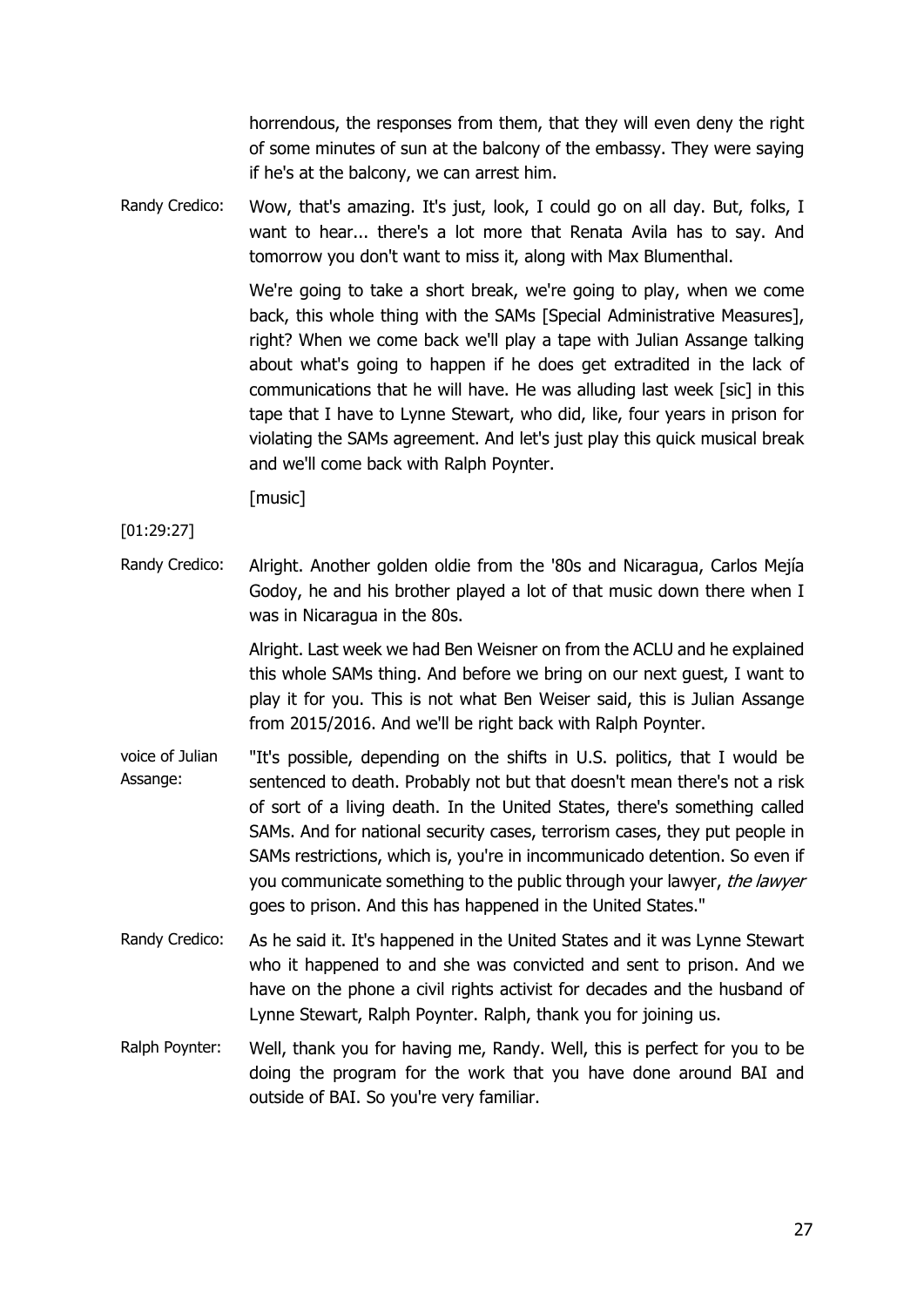Randy Credico: Well this ain't BAI, my friend, we're not doing this... This is CovertAction Magazine. Alright? We won't edit that out, but this is CovertAction Magazine, Defend [?] Assange, you'll get this on many platforms.

> But Ralph, the reason why you heard that audio there of Julian Assange referring to Lynne Stewart, your wife. So, she was connected... And I mean, I did about 100 benefits, if you recall, over the years. I did every single one of those at Rocky Sullivan's. So I want you to tell us – she got convicted and, you know, then she's sent far away from you. So tell us about the medical conditions, what she went through, the ordeal for the next... ensuing years.

Ralph Poynter: Yes, well, as you know, political people are treated differently than other people, as demonstrated in the trial of Sekou Odinga, when he held up his fingers before the jury and he said criminals in America are not treated this way, the way they tore his fingernails out and crushed his fingers. And from then on, when they capture political prisoners, the treatment is different, more severe, and we call them death camps.

> And Lynne had a diagnosis of cancer, breast cancer, and she was due for treatment the week they sent her in. Now the lawyers, at the time, promised that she would get treatment in jail because there were many of us saying she should not go, she should go to the hospital and let them drag her out of the hospital. In the hospital – we call them death camps, because they torture our political people by denying them medical treatment. And then when they do get medical treatment, the conditions are outrageous: shackled, et cetera, prison guards in the room while you're getting treatment, et cetera. And so it was a terrible thing that she went through.

> There were people who helped and it was you and Bob Lederer and other people sending letters. And this was Kevin Gilroy of the Partisans Defense. From every part of the movement, people recognized the death camp that our political prisoners are in. And the only thing that saved Lynne was people like yourself and the so much help that she got with letters, constant letters, and one of the things when she first went in, I had said she has done more for employment in the prisons because they had to put on extra people just to handle her mail. And it made a difference. And this is what we must do for our political prisoners. We must recognize they're being tortured. And there's so many outrageous stories. When she, you know, being shackled, she was an old lady and they had the loose shackles on her waist, on her feet. And she fell once and she came close to the ground, and she says but for two football-like guards caught her just as her face scrapes the ground, she would have been in terrible condition. And they had guards with M15s and the whole nine yards.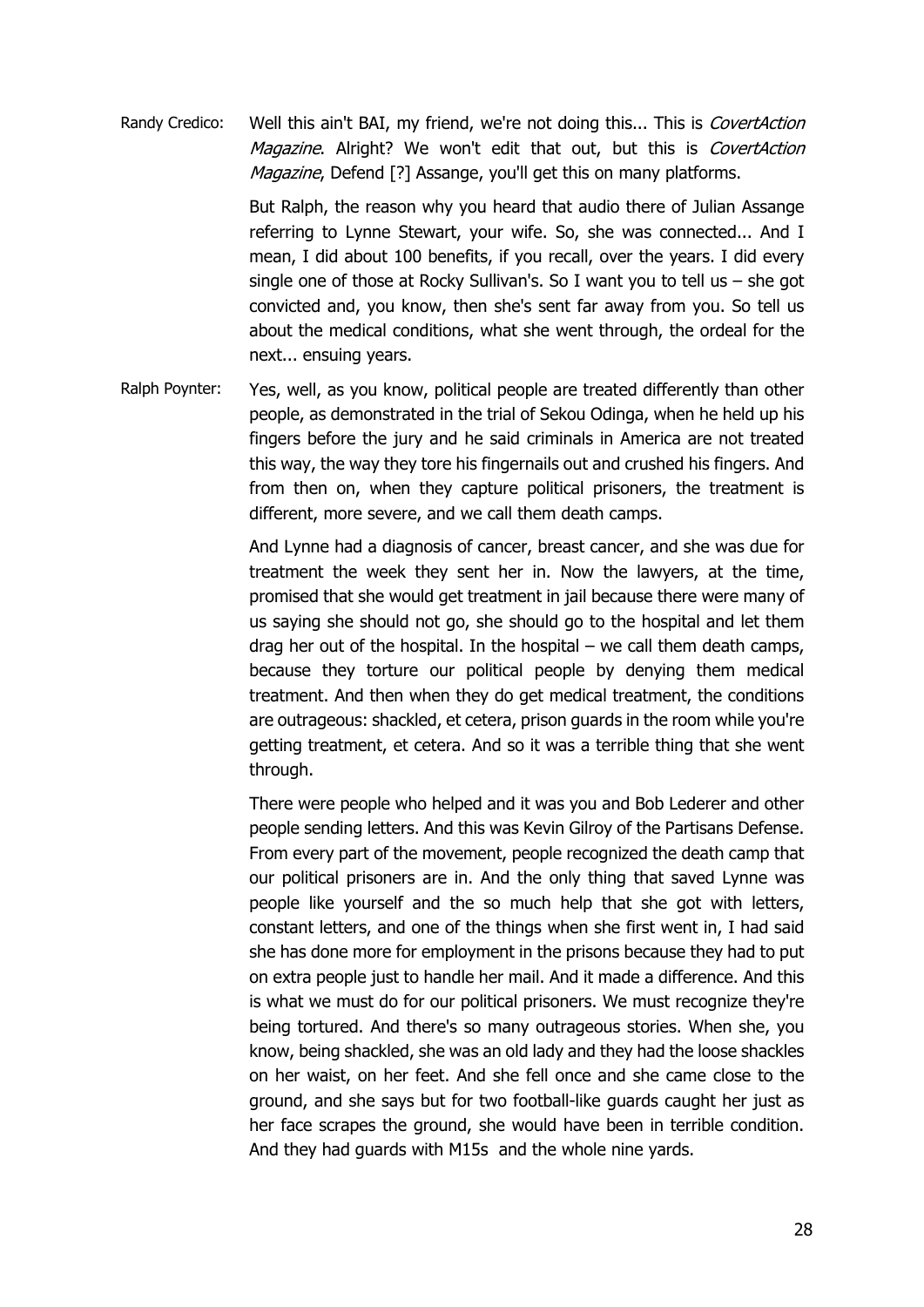And her chemo went untreated for damn near two years. And our daughter, who's a doctor, who spoke, spoke out against what was happening. And she says her type of cancer is a type that, if you don't treat it, the person is going to die. And with the reaction of people to her picture that went out, it was the only thing you could recognize about her was her smile. And it was a very sad smile.

I can't explain it, other than torture. You're sick and you get no treatment. When I visited Lynne in Texas, that's Fort Worth, Texas, this was a medical center. She was so sick, she couldn't sit up. And so we needed two chairs and Lynne laid on two chairs and I was allowed to stand. They make you sick, basically, when you visit in prison.

And there was a decent prison guard, who was a senior prison guard, who allowed Lynne to lay on the chairs and visit. And one of the things that the prison guard had said, her daughter was a college student and looked up Lynne and said, you know, like, she knew that Lynne shouldn't be there.

And as Julian has said, Assange said, the Special Administrative Measures, that were first introduced to keep the Mafia from declaring hits from inside the prison, they use the Special Administrative Measures on those accused of terror. And then they went to Lynne Stewart. And Lynne Stewart said, listen, she said to the legal profession, I am the canary in the coal mine. If you let me die, you're in trouble. And they did. We didn't get the amicus briefs that we were expecting from the legal establishment in America because, by that time, they had scared everyone to death. There was no longer attorney-client privilege. And Lynne, who was a person who understood 'special measures', that is, against people of color, a different type of law for people of color, there was a different type of law for political prisoners, biased laws. And what I'd like to say is that everyone who hears this should get the address of a political prisoner, go to [the] Jericho [Movement], go to any of the political prisoner organizations and write a letter.

And Mutulu Shakur is in a situation where he may die. We have to get him out quick, OK. And that's why Assange is so important, that he raised this issue of the way that they treat political prisoners in America. And we have to, you know, now that we have the information, the response is force your political organization to write letters to the prison authorities.

And, er, I want to thank... it was a full movement, Support Lynne.

Randy Credico: Well, thank you – Ralph, we're running real late here. Thank you for that poignant story there and sharing with this audience what kind of prison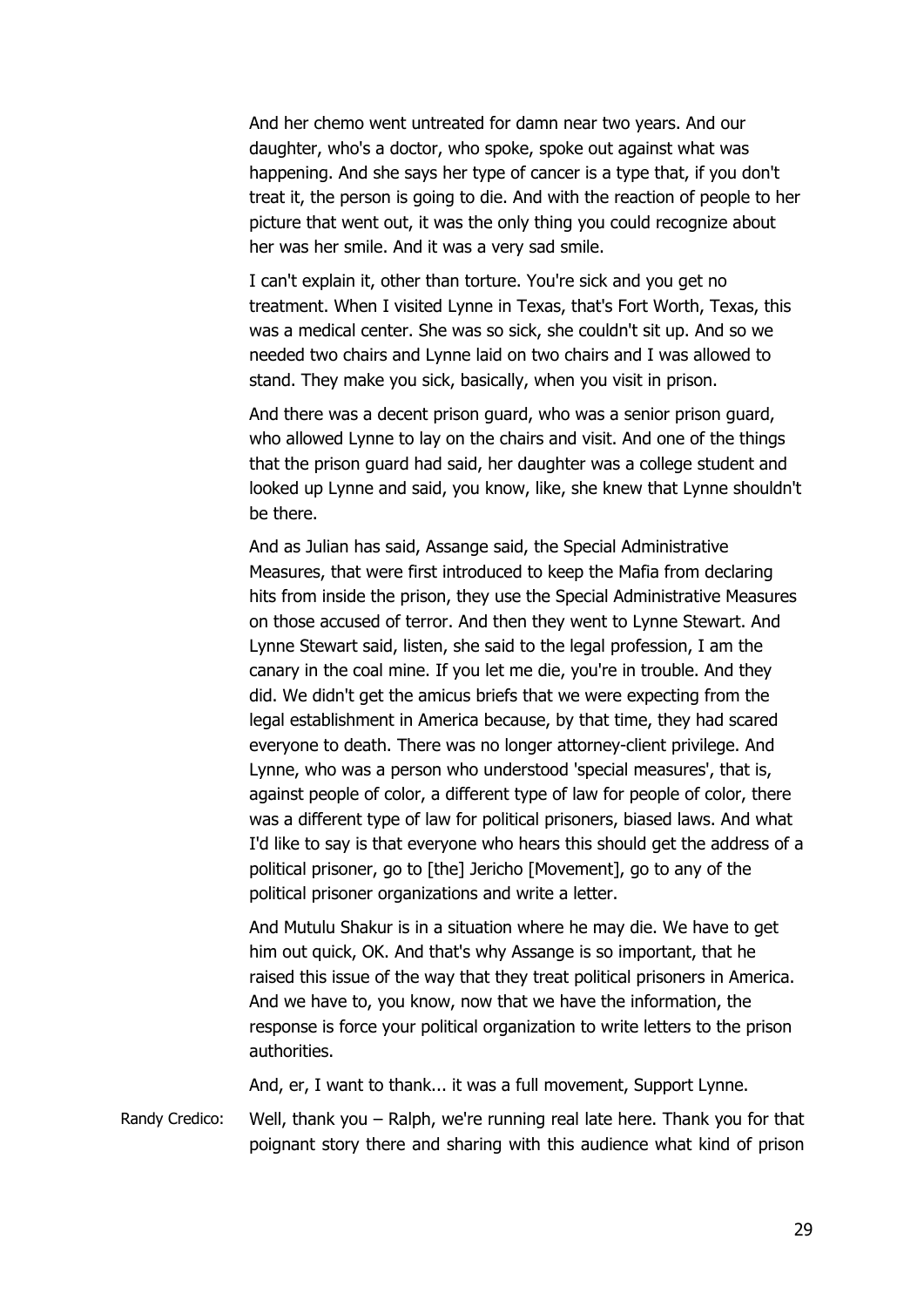conditions and medical conditions someone like Julian Assange will be facing if he is extradited and the persecution continues in this country.

Ralph Poynter

Ralph Poynter: We must support Assange for doing that great work that he has done.

Randy Credico: Thank you very much. Ralph Poynter. Six decades as an activist.

Alright. Do we have him now? We have. So, I've been talking about this book here, it's called *In Defense of* [Julian] Assange and it's edited by Tariq Ali and Margaret Ratner Kunstler. And both of them have introductions in this book. And you have, like, John Pilger, you have Craig Murray, you have, right now we have Renata Avila in this room who has written, a beautiful story by her when she met Assange in Budapest. And so the person that did one of the reviews for this book, In Defense of [Julian] Assange, is Green Party candidate for president Howie Hawkins, also a long-time activist.

Howie Hawkins, can you give us a 4-minute – because we're at the end of the show - 4-minute book review of *In Defense of* [Julian] Assange?

Howie Hawkins: Yeah, I can. The book's called *In Defense of Julian Assange* and it brings out all the reasons why you should be in the fight for the freedom of Julian Assange and why it's a fight for the freedom of all of this.

> It's got 41 contributors, it's 400 pages long. You'll recognize some of the names, like, Julian Assange himself, Noam Chomsky, Daniel Ellsberg, Chris Hedges, Matt Taibbi and Renata Avila, who I believe you have as a guest on your program.

> And I think what's uniquely valuable about this collection is that it brings together an international group of contributors, including journalists and lawyers who have worked directly with Assange and WikiLeaks. And there hasn't been a lot of that we've been able to read over here in the United States.

> I think the introduction by the editors, Tariq Ali and Margaret Kunstler, is a great overview of the current case and the issues at stake and that I think is worth the price of the book alone. It provides the details of the case, you know, the persecution and prosecution of Assange and WikiLeaks by the United States and its allies. But it also draws out the broader implications of this case. Things like an independent media and an open Internet, privacy rights, state surveillance, civil liberties and due process. And it talks about things like the intertwining of corporate and state power structures in the relationship between the imperialist countries in the global South and the Trump-Russia investigation. And what this case is doing to Chelsea Manning, who's been wrapped up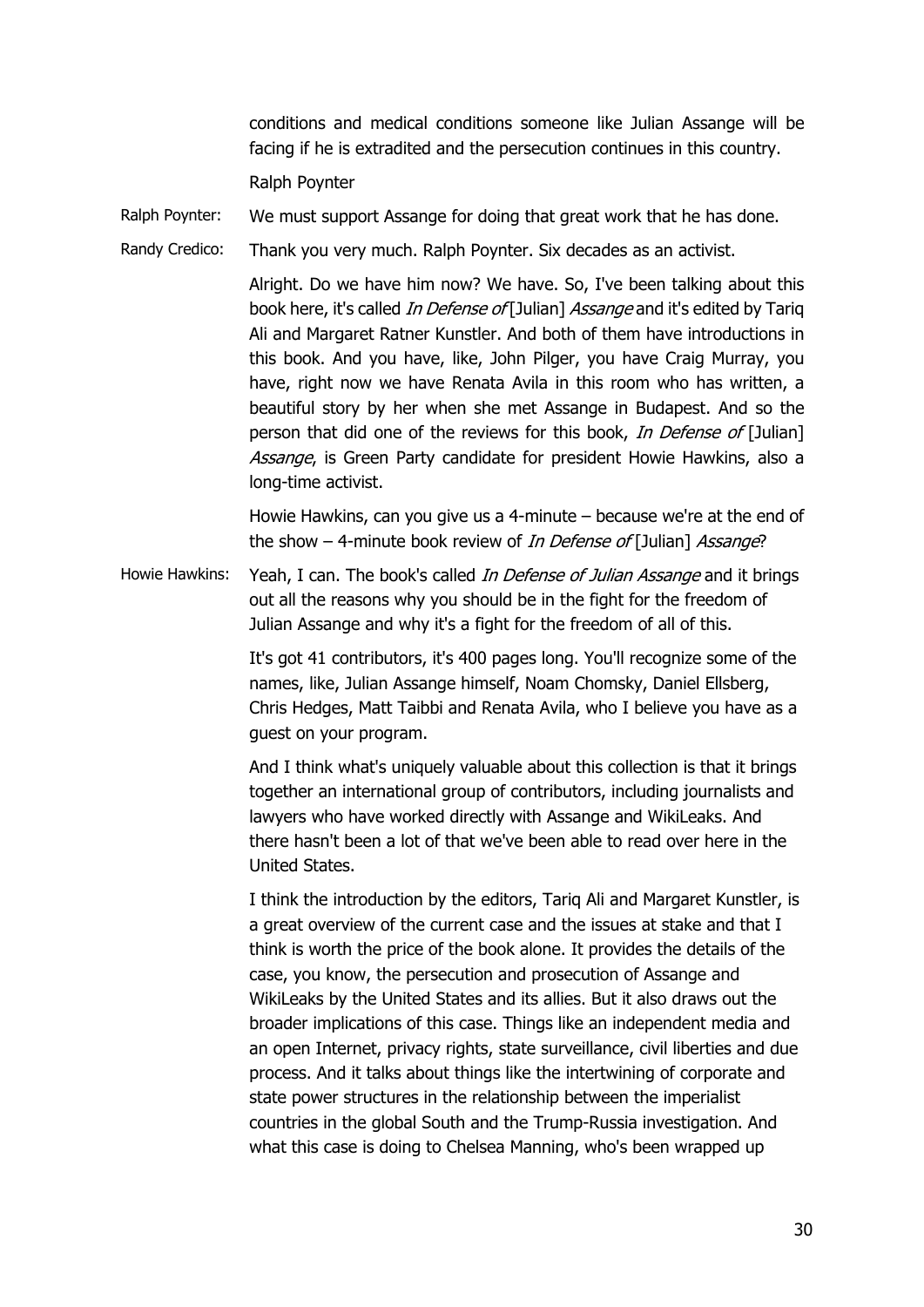again in, you know, is right now in prison because she won't testify to a grand jury.

It goes into the philosophical tenets of WikiLeaks and Assange. So it covers a lot of areas. But there's no party line that goes across all 41 essays. The contributors do have their differences on some of these topics I just listed. What all the contributors are firmly agreed is that the indictments against Assange should be dropped and then Assange should be freed from custody in the interest of justice for him and freedom of speech and the press for all of us. Unfortunately, there is ... Can you hear me?

- Randy Credico: Yes. Continue.
- Howie Hawkins: Alright. Unfortunately, there is a party line between the Democrats and Republicans, that they're both towing on this case, you know? Trump tried to discredit the press as an enemy of the people. What he really has a problem with is that the press at least sometimes is the enemy of state secrets and lies. But Trump is not alone in this. The persecution of Assange is bipartisan. There's a good article by Kevin [inaudible] that details this, about how the Democrats were calling for the prosecution of Assange under that repressive 1917 Espionage Act and they were successful in getting platforms like Amazon, PayPal, Visa and MasterCard to ban WikiLeaks, which was a source of income for WikiLeaks. ... Pardon me?

Randy Credico: I said, that's all in this book called In Defense of Julian Assange. Right?

- Howie Hawkins: It's all in there. And a lot more.
- Randy Credico: And a lot more there, it's amazing. So you recommend people reading that book. We've got 30 seconds left, Howie Hawkins. And you are the only candidate, outside of Tulsi Gabbard, who is running for president that has spoken clearly, often and with great passion in defense of Julian Assange. And thank you for doing that. And please, maybe you will inspire some of the Democrats out there, because I'm not going to vote for someone that doesn't support Julian Assange. I'll tell you that. Seriously. I mean, I know how important this election is but if they're not going to support Assange, they're going to have a hard time getting my vote because that means they're anti-free-press. I know you're on your way to Maine for a speaking engagement there. I wish you well. Your website for president is what?

Howie Hawkins: howiehawkins.us

Randy Credico: Alright. Well, mostly people here are from Europe, so they won't be able to vote for you but I certainly will, Howie, alright, I live in New York. It's safe to do that. Howie Hawkins, my good dear friend, thank you for that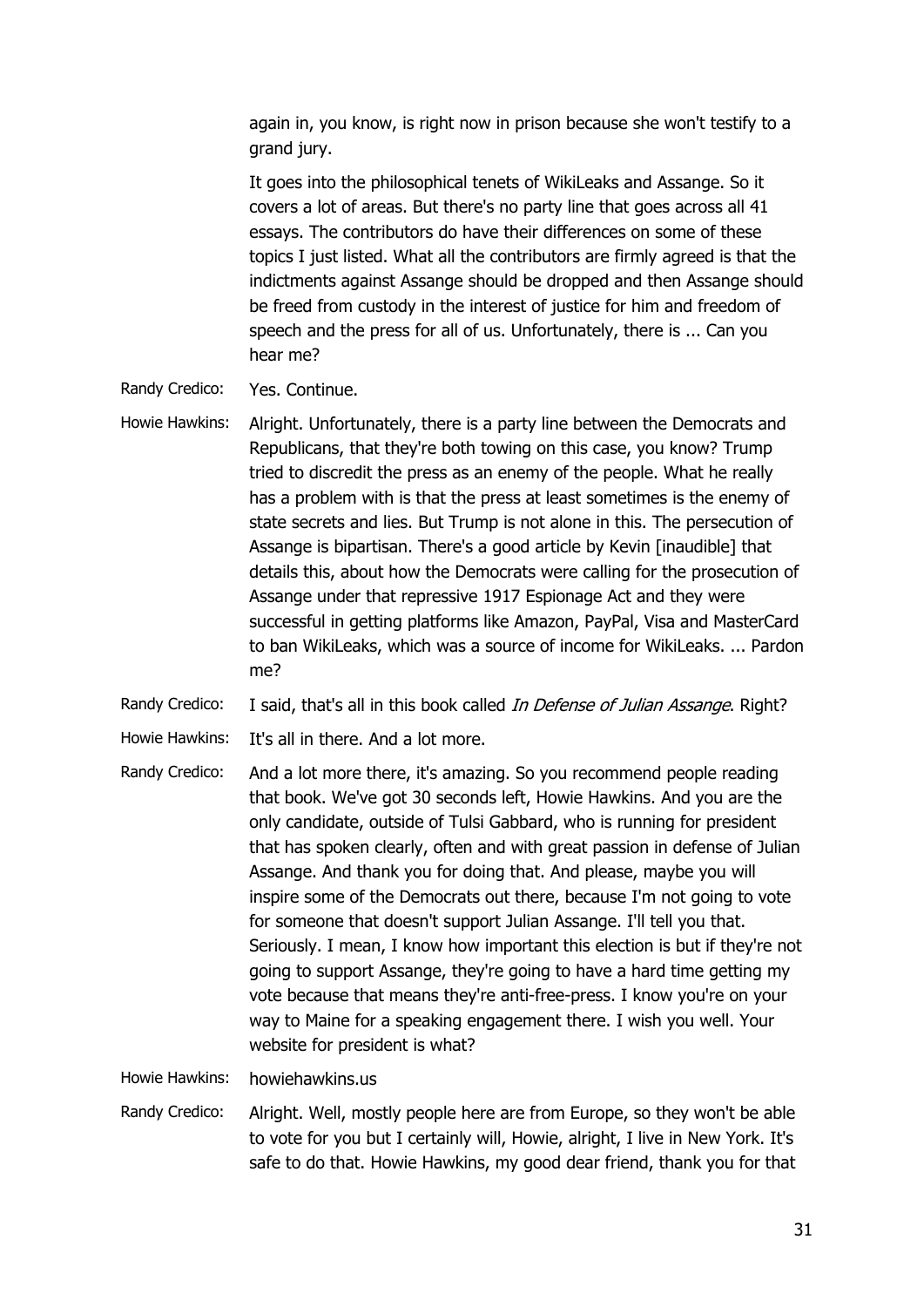|                    | wonderful book report. And I know it's also at OR Books - has your book<br>report right there. You can read it, share it and buy this book. Howie<br>Hawkins, thank you once again, my friend.                                                                                                                                                                                                                                                                                                                                                       |
|--------------------|------------------------------------------------------------------------------------------------------------------------------------------------------------------------------------------------------------------------------------------------------------------------------------------------------------------------------------------------------------------------------------------------------------------------------------------------------------------------------------------------------------------------------------------------------|
| Howie Hawkins:     | Well, thanks for having me.                                                                                                                                                                                                                                                                                                                                                                                                                                                                                                                          |
| Randy Credico:     | OK, pleasure.                                                                                                                                                                                                                                                                                                                                                                                                                                                                                                                                        |
|                    | Alright. Well, we got Howie finally. And that was very nice.                                                                                                                                                                                                                                                                                                                                                                                                                                                                                         |
|                    | Any closing remarks, you'd like to make, Ms Avila, the great Renata Avila,<br>the great globetrotting human-rights attorney                                                                                                                                                                                                                                                                                                                                                                                                                          |
| Renata Avila:      | Oh my god not great at all!                                                                                                                                                                                                                                                                                                                                                                                                                                                                                                                          |
| Randy Credico:     | Oh I think you know, Stefania Maurizi, everybody I know talks                                                                                                                                                                                                                                                                                                                                                                                                                                                                                        |
| Renata Avila:      | I like to be trouble maker. But more than that, more than troublemaker,<br>I like to save those in trouble?                                                                                                                                                                                                                                                                                                                                                                                                                                          |
|                    | I want to say, the last  is that if you cannot make it later tomorrow,<br>you can try supporting Julian by a donation. I mean, I think that is very<br>important to support the Courage Foundation, his defense fund. I think<br>that a small gesture if Julian was free, I'm sure that you will invite him<br>for a beer.                                                                                                                                                                                                                           |
| Randy Credico:     | Even though I don't drink, I might have a drink with him!                                                                                                                                                                                                                                                                                                                                                                                                                                                                                            |
| Renata Avila:      | Instead of a beer, have a coffee! You can show your solidarity by<br>contributing to his defense fund and by not amplifying the smears<br>against him. Educate the people around you, alert them that this is a<br>very important issue and freedom of the press and that it is an issue that<br>should concern all of us collectively. So, yeah.                                                                                                                                                                                                    |
| Randy Credico:     | OK, well, one thing I before Max, I have a minute left for you. But<br>before I get there, I want people to know that there's a vigil every<br>Thursday here in town at Grand Central, 4:30, you meet by the clock<br>information booth every Thursday at 4:30.                                                                                                                                                                                                                                                                                      |
|                    | And on the 24 <sup>th</sup> , there's going to be a million events around the world.<br>And we're going to we're going to give those people this space next<br>week. So people will organize and get there. OK. In the meantime, Max,<br>you got 45 seconds in conclusion before we sound off.                                                                                                                                                                                                                                                       |
| Max<br>Blumenthal: | In conclusion, having just listened to Renata, I just want to reiterate her<br>call for solidarity and building a new infrastructure of solidarity beyond<br>Julian but starting with this case and this is a global case that has global<br>implications. For those of us who are in the U.S., we need to use the<br>opportunity of this presidential campaign to raise our voices and to force<br>the candidates to state their views, as Jeremy Corbyn finally has after<br>being destroyed and with many of the same tactics that have been used |